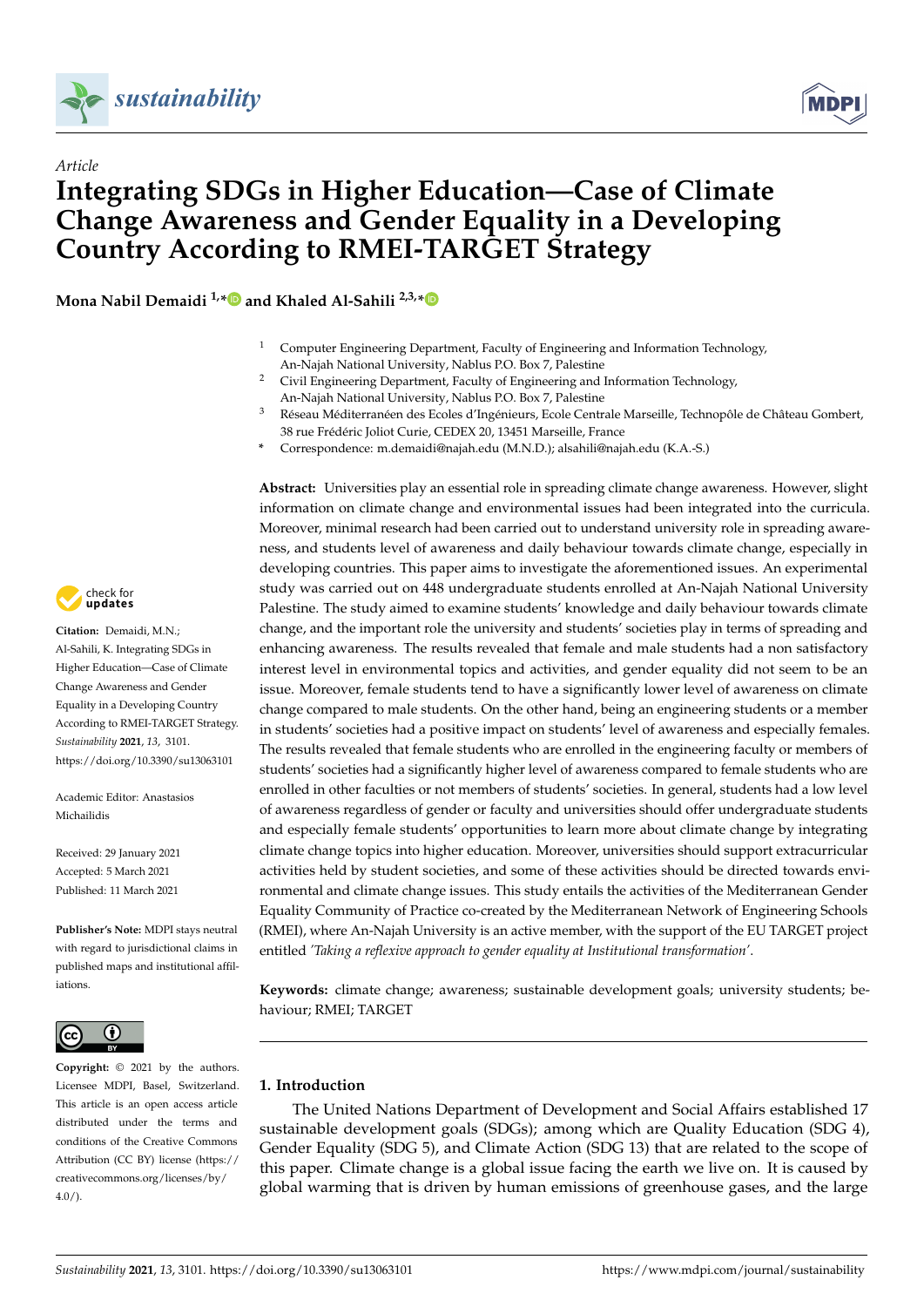shifts in weather patterns. Since the mid-20th century the rate of human impact on earth's climate system and the global scale of that impact have been unprecedented. The most important driver has been the emission of greenhouse gases, the majority of which are carbon dioxide( $CO<sub>2</sub>$ ) and methane, which are predominantly produced by the burning of fossil fuels, with contributions from agriculture, deforestation, and industrial processes [\[1\]](#page-18-0). The hazard of global warming is one of the most important and critical problems of the world [\[2](#page-18-1)[,3\]](#page-18-2).

The United Nations—Peace, dignity, and equality on a healthy planet website establishes that the impacts of climate change are global in scope and unprecedented in scale. This has created shifting weather patterns that threaten food production, and rising sea levels that increase the risk of catastrophic flooding [\[4\]](#page-18-3).

Research indicates that climate change threatens countries economic bases and would impact agricultural and tourism developments [\[5–](#page-18-4)[7\]](#page-18-5). The research revealed that southern Africa might be losing its unspoiled tourism attractions due to the increase of climate change impact. At the same time, little research has been conducted to understand better the attitudes and information levels of citizens, especially young adults worldwide, particularly in developing countries, regarding these issues [\[8\]](#page-18-6). Therefore, universal efforts should collaborate to reduce carbon footprint to ease the greenhouse effects. Saving energy consumption in our daily life and using renewable energy sources can surely help; however, it all starts with raising awareness [\[9\]](#page-18-7). The role of universities in this regard is critical  $[10-12]$  $[10-12]$ . There is an increasing level of attention to the problem worldwide; however, many believe that the applied efforts are still not robust and similar across the globe [\[13](#page-18-10)[–15\]](#page-18-11). Therefore, more intensive effort and cooperation among global universities is an urgent matter [\[16\]](#page-18-12).

The rate of literacy has been increasing worldwide including the developing countries since the 20th century, and many more girls are in school than before. Enrolment in primary education in developing countries has reached 91%, and 1 in four girls is not in school [\[4\]](#page-18-3). At the college level quality education does not only mean enrolment and graduation rate, but also includes the long lasting knowledge and skills level students attain at graduation. One of knowledge items related to the scope of this paper, is the knowledge and awareness regarding climate change issues, impacts, and solutions.

Nowadays, more universities worldwide are concerned about integrating the SDGs in their system for various reasons. These include, in addition to the global interest, social and societal responsibilities as well as their international ranking [\[15\]](#page-18-11). As a result, highereducation institutions recognise the crucial role they can play in raising awareness and understanding of climate change amongst their students. This is generally done through educational and research programs, as well as direct and indirect activities.

It is currently common among many universities that females constitute more than 50% of students' enrolment, even in developing countries [\[17\]](#page-18-13). However, this does not necessarily mean that gender equality (GE) has been achieved at the university and market levels [\[18,](#page-18-14)[19\]](#page-18-15). And how much the quality education and awareness of climate change related to gender is a question that remains to be answered. Therefore, integrating the aforementioned three SDGs (SDG 4, SDG 5, and SDG 13) at the university level is the target of this paper.

It is critical that formal and informal education help improve the public's understanding of the climate change challenges, and creates a difference in preparing current and future generations to act to limit the effect of climate change and respond to those challenges [\[17\]](#page-18-13). This does not necessarily mean creating a major component of educational curricula focused on climate sciences and climate change as this might be achieved by the fundamentals of each systems science. Including climate change education in the program might achieve certain level of understanding among students; however, students' attained skills and awareness are likely to achieve better results. For example, students (or graduates) should be able to make well-reasoned decisions in their daily life taking into consideration the environmental impacts, as well as climate change.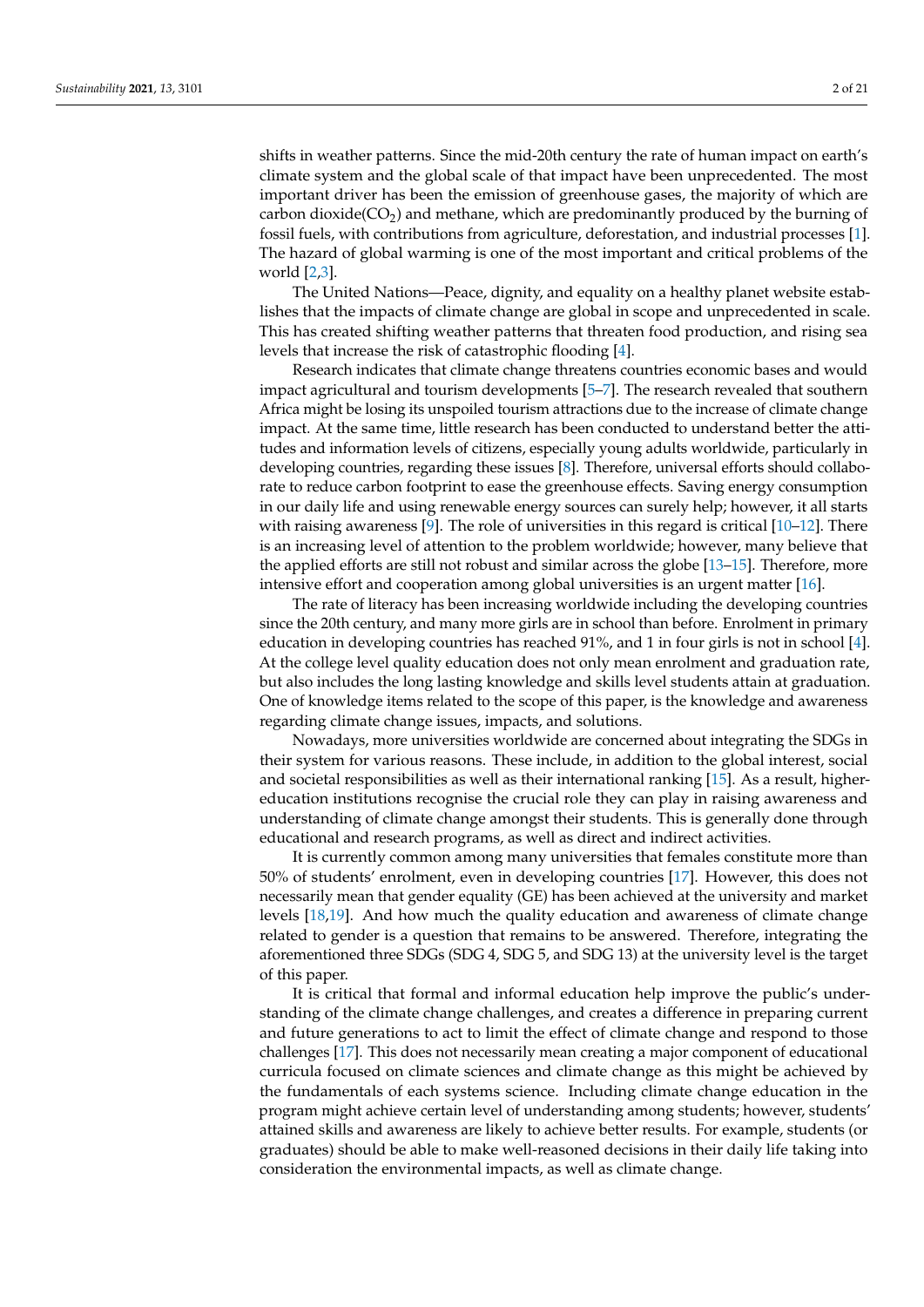Research has shown that students have many misconceptions regarding climate change. Students generally do not understand the translation of global warming into climate change [\[17\]](#page-18-13). There were differences among students from different countries around the world in terms of their knowledge of different aspects of climate change. The research also recognised the variation of increased conceptual knowledge or improved decision making in the educational programs when assessing the best approaches to climate education. The study also highlighted that aspects of climate change are integrated and cross-disciplinary, and at the same time students are very much influenced by their families and societies outside the school.

People ought to better understand climate change and its effect and what be done to cope with it. It starts with understanding the causes of global warming and its effects. Therefore, it is of great importance to consider education and awareness through the inclusion of global warming issues in educational curricula as well as clearing misconceptions students and people have about global warming. It is the most effective way to raise the environmental consciousness among nations [\[20–](#page-18-16)[23\]](#page-18-17).

The majority of the literature focused on students' awareness at the school's level (elementary and high school) and these were mostly conducted in the developed countries; limited studies were conducted in the developing countries including Arab countries. A study conducted in the United Arab Emirates University (UAEU) indicated that awareness of environment, global warming, and greenhouse effect among science students is expected to be one of the highest [\[24\]](#page-18-18). The study found that students from the college of Science and Food and Agriculture were more aware of the use of biotechnology and its environmental impact as compared to other students. On the other hand, the study concluded that students mainly gained their knowledge through the general education rather than from the university education.

Freije, et al. [\[25\]](#page-18-19) studied the level of awareness among the University of Bahrain science students regarding global warming and greenhouse effect, with a sample size of 143 students. The study showed that more than half the students have the knowledge about global warming, and fourth year students have better knowledge than freshmen students who obtained their knowledge from the school system and the general media. Furthermore, there were variations in the awareness level among different science majors such that biology students have the highest level and math students have the lowest among the science students. This was attributed to the fact that the academic curriculum where the biology includes a number of compulsory as well as elective courses that include aspects related to the environment and global warming. The study revealed that strategic intervention helped to enhance the media coverage on global warming and environmental issues. Moreover, government needs to support programs aimed at educating the public on global warming and environmental issues. The study also recommended that considerable efforts should be done to integrate environmental concepts into the university curriculum irrespective of the academic study specialization, as well as through extra curricula activities.

Moswete, et al. [\[26\]](#page-18-20) conducted a study to compare the attitudes of undergraduate students regarding climate change and environmental issues at the University of Botswana in Gaborone and the U.S. Naval Academy (USNA) in Annapolis, Maryland, USA. The study found large differences among the students from the two universities. Only a quarter of the USNA students viewed climate change as a critical problem today, and half of students thought that climate change would be a future problem. Students from Botswana had higher level of awareness of the seriousness of the climate change related problems and environmental issues in the current state. On the other hand, there were large differences between students of environmental sciences and business majors in the University of Botswana. The study suggested that more information on climate change and environment should be integrated into courses, subjects, or programs in the higher education system across developing and the developed countries. In terms of climate change and the natural environment, students living in urban centres need to be introduced to the rural environment through field-based courses or subjects for practical activities.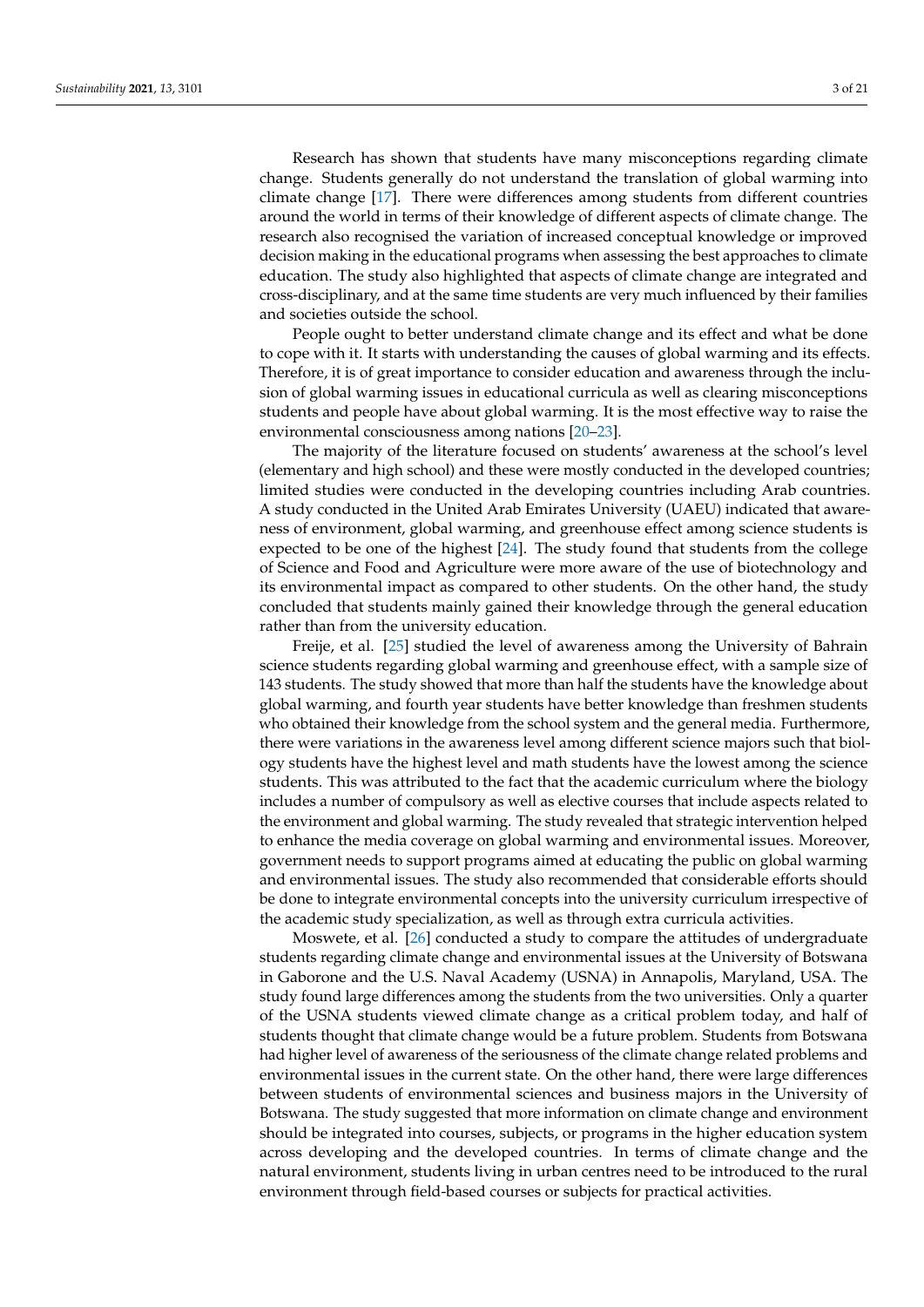Filho, et al. [\[16\]](#page-18-12) indicated that despite the existence of scientific evidence, scepticism about climate change is still a popular trend worldwide. The authors further indicated that only a few universities integrate climate change into their curricula, which might lead to the concern that leaders of these universities are also sceptical about the issue and its seriousness. The study summarised the different experiences in climate action in selected universities from different parts of the world, which showed the importance of sharing experiences and efforts at the regional or international levels. It showed that the vast majority of surveyed students believe that climate change is happening and humans have a lot to do with it; at the same time, they believe that their universities are not doing much at their policy level. The study also showed that the perception of students towards climate change clearly varied by region such that South America, Africa, and Asia scored the lowest, while Europe, North America, and Oceana scored higher. The authors suggested that universities are yet to fully incorporate climate related issues into their programs, more efforts in respect of policy-making are needed, and these policies should address issues related to vulnerability, especially among poor communities.

Climate change increases gender inequality, decreases the capacity of women to be financially independent, and has an overall negative effect on women's social and political rights, especially in highly agricultural-based economies. However, the study of gender in climate change is not confined to women. It also means not only applying a binary male/female analysis method to quantitative data sets, but also scrutinizing discursive constructions that form climate change-related power relations [\[27\]](#page-18-21). The Paris Agreement of the United Nations Framework Convention on Climate Change, ratified by 185 countries, established a global goal for adaptation to climate change, and it also acknowledges the importance of gender equality and calls for climate action to be gender-responsive [\[28\]](#page-19-0). In many countries women are under-represented in decision-making in areas relevant to climate change adaptation. Therefore, the research acknowledges that in order to ensure that investments are targeted where they are needed most, effective adaptation should consider the differing needs of women, men, and marginalised groups.

This was further verified that women commonly face higher risks and greater burdens from the impacts of climate change in situations of poverty, and the majority of the world's poor are women [\[29\]](#page-19-1). There are evidences that women play an important role in supporting households and communities to mitigate the effects and adapt to climate change [\[30,](#page-19-2)[31\]](#page-19-3). David [\[17\]](#page-18-13) established that gender is being introduced into the climate debate at an increasing rate. Geographers and feminist scholars are highlighting that climate change is felt unevenly among social strata that has been disadvantaged and marginalised with bearings along gender, race, and class lines. The author further stated that the absence of an inter-sectional lens in the discourse on gender and environment causes the development of gender to be mediated by predominantly white western bodies in climate negotiations.

Low [\[32\]](#page-19-4) reviewed the gender literature on climate change and REDD+ projects to elaborate on gender-specific subordination of women. The author concluded that intersectional feminist perspectives showed that indigenous and marginalised women play a crucial role in engaging with climate change. The study argues that the genderenvironment-climate interconnection is more complex and that greater attention is paid to a nuanced, context-sensitive, and power-sensitive examination of women's empowerment and gender equality in the context of climate change.

At the local Palestinian level, the issue of climate change awareness at the university level has not been investigated except as part of academic course work where the level of environmental awareness among students were explored. It revealed that participation in environmental activities or reading environmental subjects among Palestinian students is generally low.

Based on the previous studies, it is concluded that universities in developing countries are somewhat aware of the importance of SDGs and especially climate change. However, minimal work had been carried out to integrate climate change topics into the educational curriculum; this affects students level of awareness. At the same time, the literature has not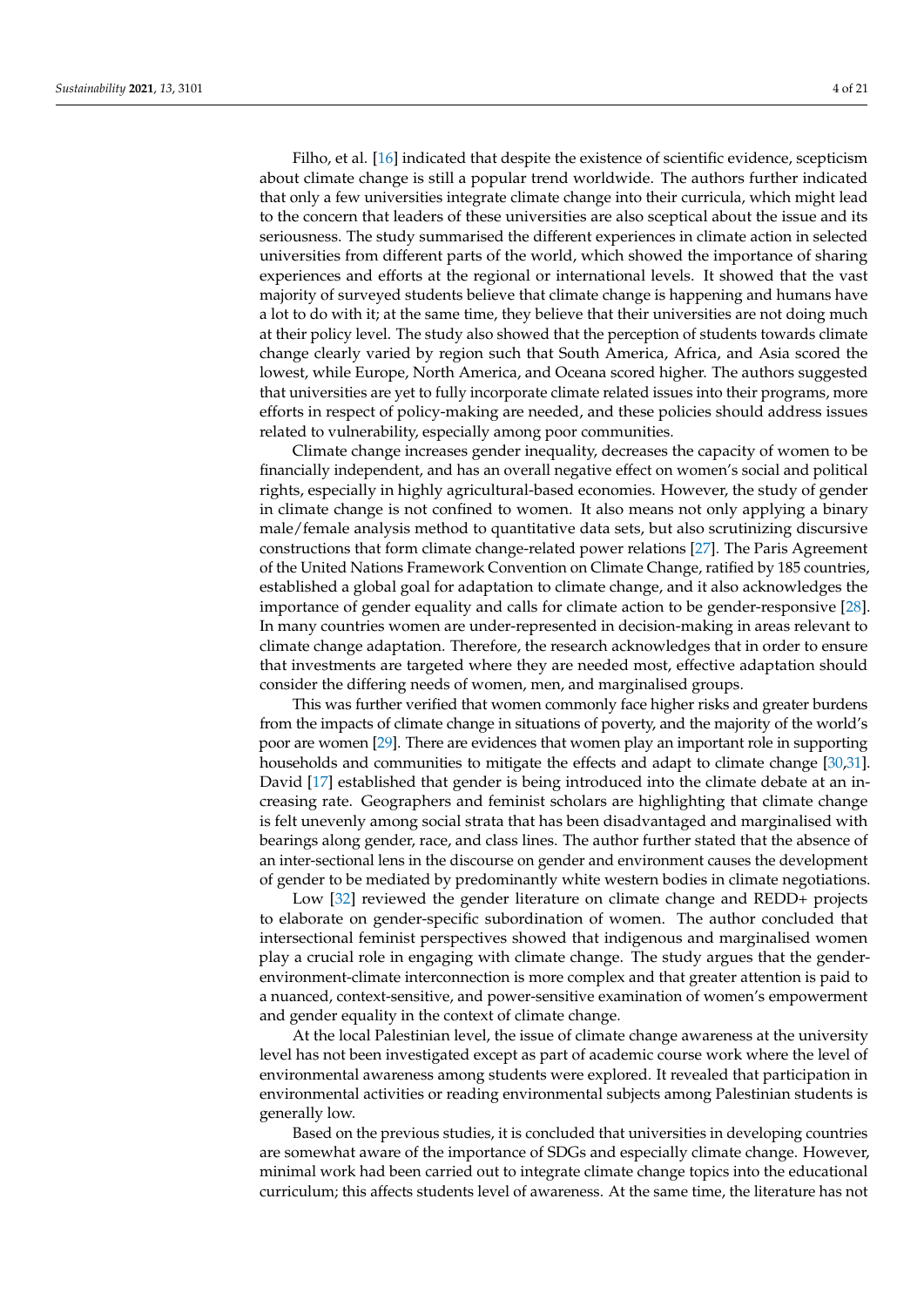addressed the issue of gender as related to climate change at the university level. Therefore, this paper aims to investigate the level of university students' awareness of, and involvement in, activities and issues related to climate change. The objectives of this research are to examine students' level of awareness, daily behaviour towards climate change, and student societies' and organisations' role in terms of enhancing the understanding of climate change. Since the authors are associated with the Faculty of Engineering and Information Technology (FEIT), the research compares between students from the FEIT and other faculties. This all will be put into the gender equality perspective at An-Najah National University (NNU), as a case study for Palestinian universities and in a developing country.

This study entails the activities of the Mediterranean Gender Equality Community of Practice co-created by the Mediterranean Network of Engineering Schools (RMEI), where NNU is an active member, with the support of the EU TARGET project entitled *'Taking a reflexive approach to gender equality at Institutional transformation'*. With about 30 Universities-members, the Mediterranean Engineering Schools Network (RMEI) is the most active network on gender equality in the Mediterranean area. Supported by the HORIZON2020 'Taking a Reflexive Approach to Gender Equality for Institutional Transformation' (TARGET) project in conceptualizing gender equality learning and system change, the network has created a Community of Practice that is Engineering- and other STEM- specific considering the systemic view of SDG5 horizontally connected to all SDGs and Climate Change (see Figure [1\)](#page-4-0) [\[33](#page-19-5)[,34\]](#page-19-6).

<span id="page-4-0"></span>

**Figure 1.** Conceptual Representation of Integrating SDGs in Higher Education—according to RMEI-TARGET Vision.

This paper is organised as follows. After the introduction and a review of previous work, Section [2](#page-4-1) describes the study methodology. Section [3](#page-5-0) presented the university background. The results are analysed and discussed in Section [4.](#page-8-0) Finally, a conclusion of the paper and future work are provided in Section [5.](#page-16-0)

## <span id="page-4-1"></span>**2. Study Methodology**

This paper aims to study the awareness of undergraduate students on climate change, and the role universities and students' societies play to help spread awareness by taking gender and faculty factors into account. The study was carried out over two consecutive academic years in two stages. This study aims to answer the following research questions by taking faculty and gender factors into account:

- What is students' level of awareness on climate change?
- Are students playing a key role in reducing the effects of climate change?
- Are universities and students' societies playing an effective role in terms of enhancing students understanding of climate change?

In addition to the review of selected literature related to the scope of this study, the study was conducted in two stages. The first stage was a preliminary study aimed to exam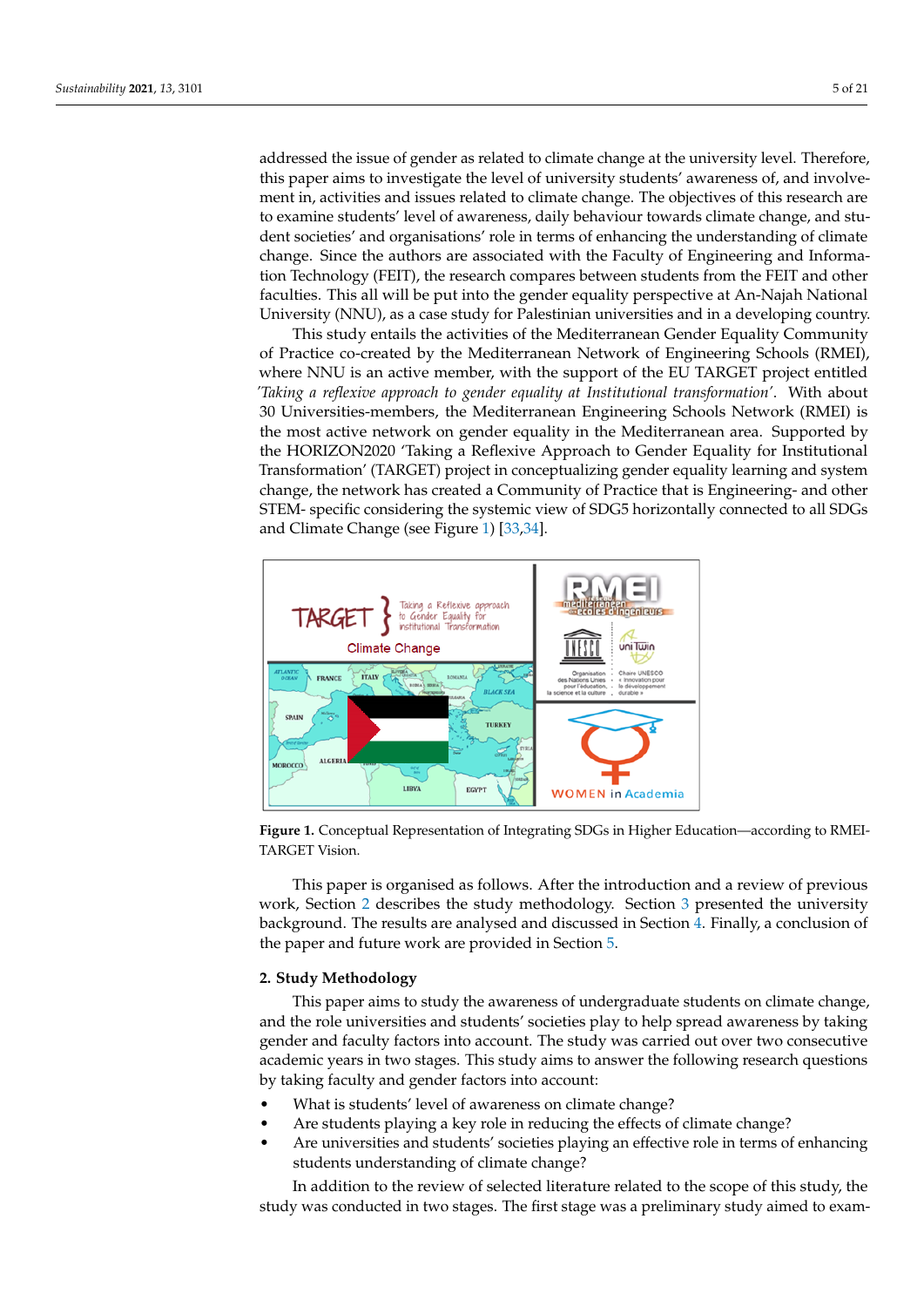ine students' interest in environmental topics and activities, and their daily application to environmental practices. This was conducted through an on-line survey of 200 undergraduate students enrolled at NNU. Students voluntarily answered a questionnaire, which was published via the university portal. Based on results of the preliminary study, the second stage was launched with a more detailed study focusing on climate change aiming to assess students' knowledge and daily behaviour towards climate change. A total of 250 students voluntarily filled in a knowledge test (quiz) and a questionnaire, which was also published via the university portal. Moreover, the role universities and students' societies play to enhance students' awareness of climate change was examined. The data collected using the quiz and the questionnaire was analysed using SPSS [\[35\]](#page-19-7) with 95% confidence interval.

Furthermore, in order to better understand the results; relationships and causes, focus group sessions were held with 25 undergraduate students. Due to the large number of students, two similar focus group sessions were held, each for approximately two hours. In these sessions, students were again asked the key questions in the quiz and questionnaire. Furthermore, the quiz and questionnaire results were revealed to students, and they were requested to explain these results from their perspective and highlight justifications and causes for some key issues. At the end, students provided recommendations to improve the awareness level among students. This was further supplemented by interviewing the vice president for academic affairs (male) and two faculty deans; the dean of Faculty of Engineering and Information Technology (male) and the dean of Faculty of Educational Sciences and Teachers' Training (female).

The detailed composition of the participants in each stage is presented in the subsequent sections of this study.

## <span id="page-5-0"></span>**3. University Background**

The following is a brief background about An-Najah National University (NNU) and its interest in the SDGs including the climate change and gender equality, with a focus on the Faculty of Engineering and Information Technology (FEIT). An-Najah National University is one of the largest universities in Palestine with more than 23,000 students. It offers several bachelor and graduate degree programs in various disciplines. In year 2020, in order to show its commitment and to spread awareness among university's community, NNU posted the 17 SDGs in several key places all over its four campuses in both Arabic and English languages (see Figure [2\)](#page-6-0).

Universities and educational institutions in Palestine are aware of the importance of environmental sustainability, and specifically climate change [\[36](#page-19-8)[,37\]](#page-19-9). This is due to the fact that some of the universities ranking system measures universities' research on climate change, their use of energy, and their preparations for dealing with the consequences of climate change [\[38\]](#page-19-10). Table [1](#page-6-1) shows An-Najah National University performance in Times Higher Education World University Ranking. The ranking assesses universities against 11 out of 17 Sustainable Development Goals (SDGs). The ranking shows that the university is committed to achieving the SDGs and has carried out several initiatives and projects to improve its ranking. For example, the university installed solar panels on campus rooftops to produce alternative energy. Moreover, the university Energy Research Centre worked on installing free solar panels in different villages, schools, and municipalities to generate electricity [\[39\]](#page-19-11).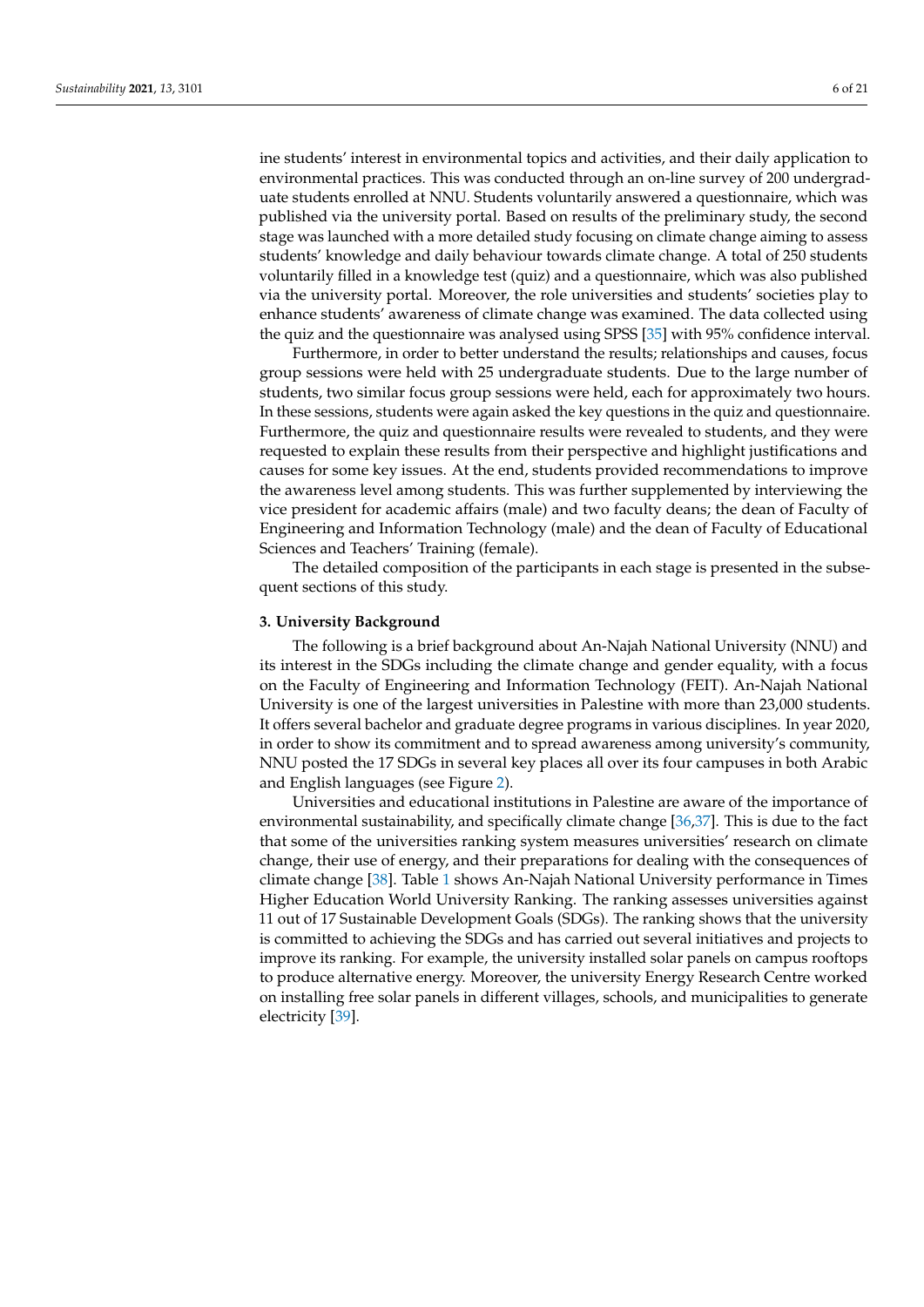<span id="page-6-0"></span>

**Figure 2.** SDGs posts at An-Najah National university campus.

Despite the increasing interest in achieving environmental sustainability, the University has minimal integration of climate change topics in educational material, and has yet limited initiatives to help spread awareness among students.

<span id="page-6-1"></span>

| Table 1. ANNU performance in Times Higher Education World University Rankings in 2019. |  |  |  |  |  |  |
|----------------------------------------------------------------------------------------|--|--|--|--|--|--|
|----------------------------------------------------------------------------------------|--|--|--|--|--|--|

| <b>SDG</b>                         | Rank        |
|------------------------------------|-------------|
| Climate Action                     | $201^+$     |
| Clean water and sanitation         | 23          |
| Affordable and clean energy        | $101 - 200$ |
| Sustainable cities and communities | $101 - 200$ |
| Gender Equality                    | $101 - 200$ |

The university is also aware of the necessity to achieve gender equality. Female students constitute 64% of the student body. Among its staff, 26% of the academics and 41% of the administrative are females, with an overall percentage of 38.5%. In addition, one of the three vice presidents and two out of eleven deans are females.

Over the past few years, the number of university's female staff sent on scholarship to obtain higher degrees (masters or PhDs) has increased significantly. University records show that currently, 36% of scholars are female, while in the past this percentage was negligible.

As part of its social responsibilities, NNU is active in the gender equality issues. This is generally resembled through workshops, conferences, academic programs, and policies. Colleges, departments, staffs, and students' scientific societies are actively involved in on-campus and off-campus activities as well. The Vice President for International Cooperation's office is active in women empowerment on campus and prepared a plan to better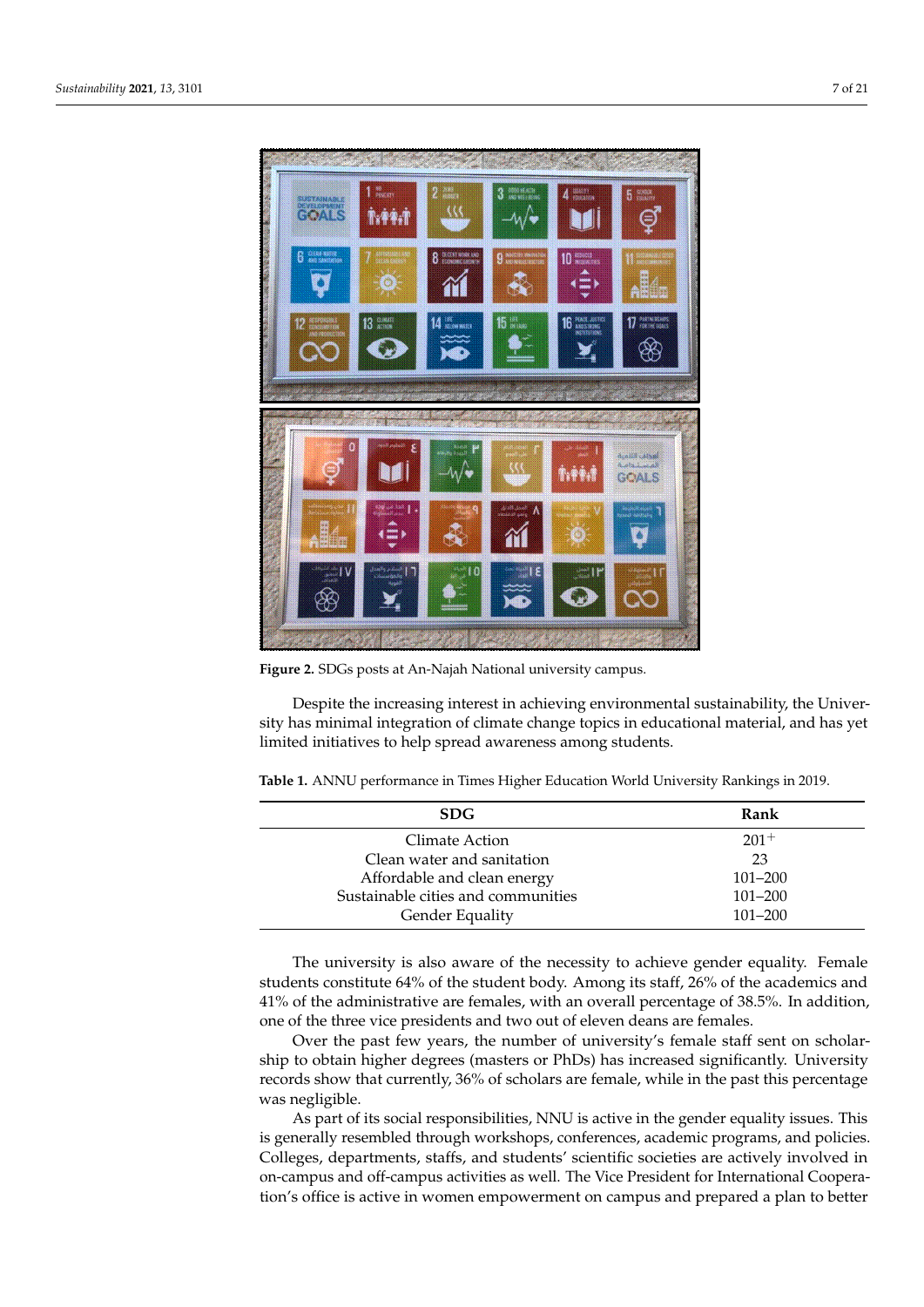activate the role of women. The university is currently working on a project to strengthen women in scientific research.

Furthermore, NNU offers a master's program in Women's Studies. The university also adopts several policies addressing gender equality, directly and indirectly. For example, the university adopts the following policies and posts them on its web site [\[40\]](#page-19-12): Academic Freedom Policy, Access and Participation to Study Policy, Harassment and Discrimination Policy, and Openness and Accessibility Policy. In addition, the Women's Rights Policy has several sub-policies that address the gender equality. Following the endorsement of the RMEI network (Réseau Méditerranéen des Ecoles d'Ingénieurs; French acronym for Network of Mediterranean Engineering Schools) of the Gender Equality Statement (GES) prepared by TARGET (Taking Reflexive Approach to Gender Equality for Institutional Transformation) Project, NNU was the first among the RMEI network to endorse the GES at the Council of Deans level, and posted it on its "policies" web page [\[41\]](#page-19-13).

NNU has 11 colleges; the largest is the FEIT with 5200 students. Contrary to the common tradition worldwide, approximately half of the student body in the FEIT is female (48.3%). Out of 18 BSc degree programs offered at FEIT, 10 of them have female majorities (above 50%). There are several programs with females being the vast majority. For example, female students of the Telecommunications Engineering, Chemical Engineering, Urban Planning Engineering, and Architectural Engineering programs are all above 75%. The least female enrolment is in the Mechanical Engineering and Mechatronic Engineering programs (2.4% and 7.6%, respectively). Female students in the FEIT are prominent figures among the student bodies and achieved leadership positions in the students' attainment levels in the programs.

The FEIT has several scientific societies that are student chapters of the international mother societies. The societies aim to improve students' soft and technical skills. Female students are also leaders in these societies where they occupy several positions in their administrations (Table [2\)](#page-7-0). Student societies, among other things, promote diversity; they are diverse in gender, education, income, and expertise.

**Students Scientific Society Admin Staff Members** Institute of Industrial & Systems Engineers (IISE) 50% 53% American Institute of Architecture Students (AIAS) 55% 77% Association of Energy Engineer (AEE) 89% 74% American Society of Civil Engineer (ASCE) 21% 21% 40% American Institute of Chemical Engineers (AICHE) 79% 82% Institution of Mechanical Engineers (IMechE) 0% 10% Institute of Electrical and Electronics (IEEE) 62.5% 55% Engineers Without Borders An-Najah (EWB) 52% 33%

<span id="page-7-0"></span>**Table 2.** Percentage of female participation in student societies.

In addition, female students are quite active in the various scientific organisations in and off campus. Furthermore, there are some scientific organisations that directly involve females; Women in Engineering (WIE) of the IEEE [\[42\]](#page-19-14), Arab Women In Computing (ARABWIC) [\[43\]](#page-19-15), and Girls in Tech (GIT) [\[44\]](#page-19-16). The main aim of these organisations is to decrease the unemployment rate among the engineering females, which is high (53%) according to the Engineers Association in Palestine, and close the gap between the private and academic sectors. Furthermore, several activities held by these societies and organisations dealt with various environmental and sustainability issues. Therefore, it is expected that these student leaderships have greater appreciation and more awareness regarding the climate change issues, which will be investigated in this research.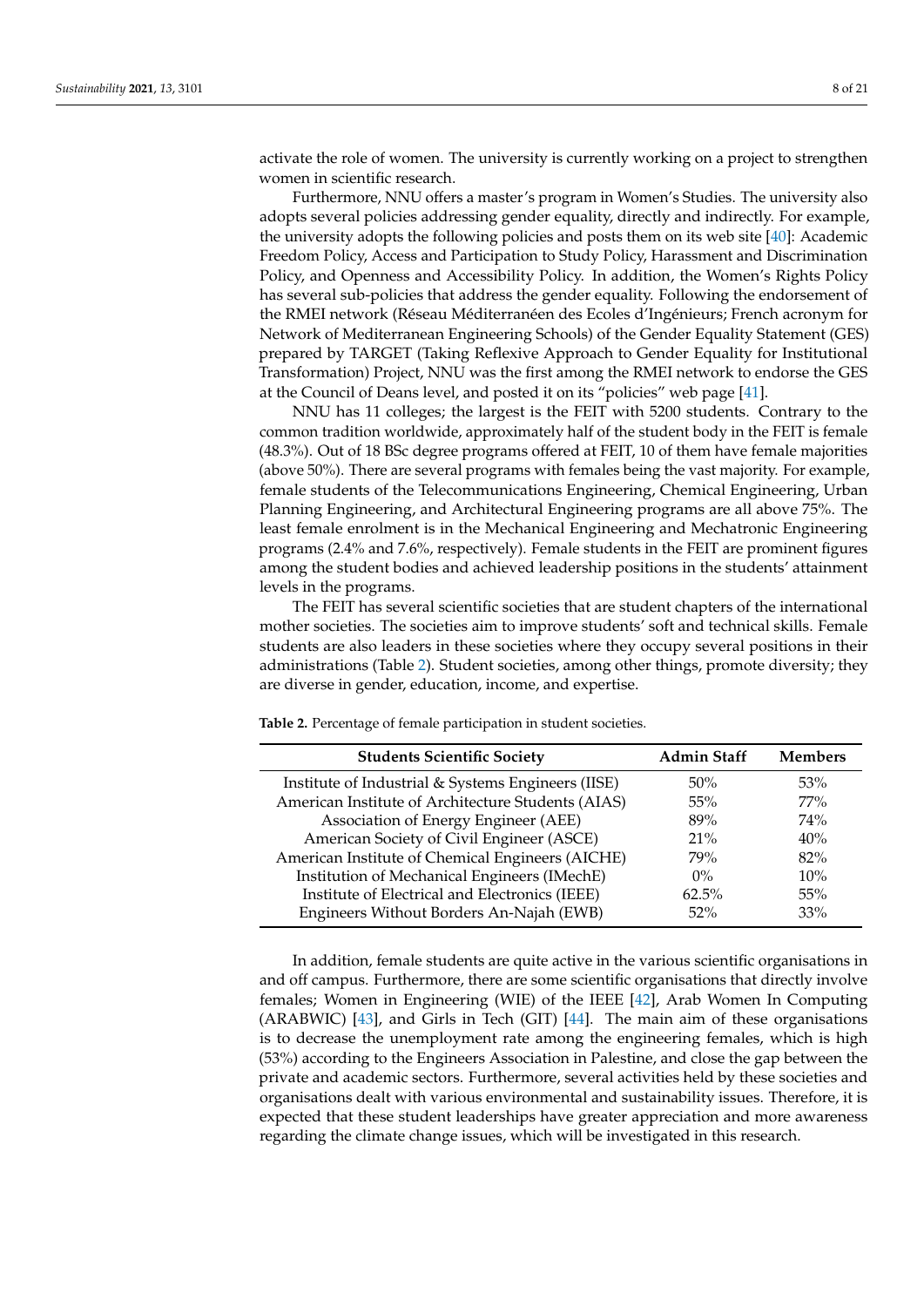#### <span id="page-8-0"></span>**4. Results and Discussions**

## *4.1. Preliminary Study*

This section presents the preliminary study, which aimed to examine students environmental awareness by their interest in environmental topics and activities, and their daily environmental practices. The study was carried out in 2019/2020 on 200 undergraduate students enrolled at NNU, 20% of students were from FEIT and 58.5% of students were females. Students voluntarily answered a questionnaire, which was published via the university portal. The questionnaire consisted of seven questions. The results of the preliminary study are shown in Table [3.](#page-8-1) The results clearly indicate that regardless of faculty and gender, the level of environmental awareness among female and male students is unsatisfactory. Students have minimal interest in reading environmental topics, attending environmental events and participating in activities and societies which focus on environment. Moreover, the majority of students do not apply environmental practices such as waste recycling.

| <b>Ouestion</b>                                                                                     | Yes      | <b>Maybe</b> | N <sub>0</sub> |
|-----------------------------------------------------------------------------------------------------|----------|--------------|----------------|
| Do you read or watch environmental topics                                                           | $24.5\%$ | 56.5%        | $19.0\%$       |
| Do you attend environmental events                                                                  | 38.0%    | $13.5\%$     | $48.5\%$       |
| Do you participate in environmental activities                                                      | $32.0\%$ | $7.5\%$      | $60.5\%$       |
| Are you interested in participating in associations or<br>organisations related to the environment? | $28.0\%$ | $26.0\%$     | $46.0\%$       |
| Do you consider buying products made of recyclable materials? 10.0%                                 |          | 21.0%        | $69.0\%$       |
| Do you use recyclable bags for shopping?                                                            | $9.0\%$  | $12.0\%$     | 79.0%          |
| Do you apply waste recycling?                                                                       | $7.0\%$  | 20.0%        | 73.0%          |

<span id="page-8-1"></span>**Table 3.** Environmental awareness—preliminary study.

The preliminary study emphasises the importance of increasing students' environmental awareness. To help achieve this, a detailed experiment was carried as presented in the subsequent sections.

# *4.2. Students' Level of Awareness on Climate Change*

The second phase of the study aims to examine students' knowledge on climate change, behaviour towards climate change, and the current role university and students' societies are playing to help reduce climate change.

Lack of awareness is a significant barrier to climate change adaptation in developing countries [\[45\]](#page-19-17). Therefore, it is essential to increase awareness by enhancing knowledge to address and form global actions on climate change [\[46](#page-19-18)[,47\]](#page-19-19). This section presents students' overall level of awareness on climate change which is measured using a quantitative method through the knowledge test (quiz) that consisted of seven multiple choice questions and was marked out of 100 (see questions in Appendix [A\)](#page-17-0), a questionnaire, which consisted of five 5-point Likert scale. After that, a qualitative method was used through the discussions with the focus group and interviews with the key administrative/academic staff.

A total of 248 undergraduate students volunteered to take part in the experiment in 2020/2021 academic year, among which 64.1% were females, 62.1% were from the FEIT, and 37.9% were members of student societies. The students' composition according to their majors is shown in Table [4.](#page-9-0) Students' level of awareness was measured using a knowledge test and a questionnaire. After that, the research results were discussed with a focus group, which consisted of 25 students, among which 13 students were from the FEIT and 12 students from non-engineering faculties. The focus group consisted of 17 female students and 8 male students, in which 14 out of 25 were members of students' societies.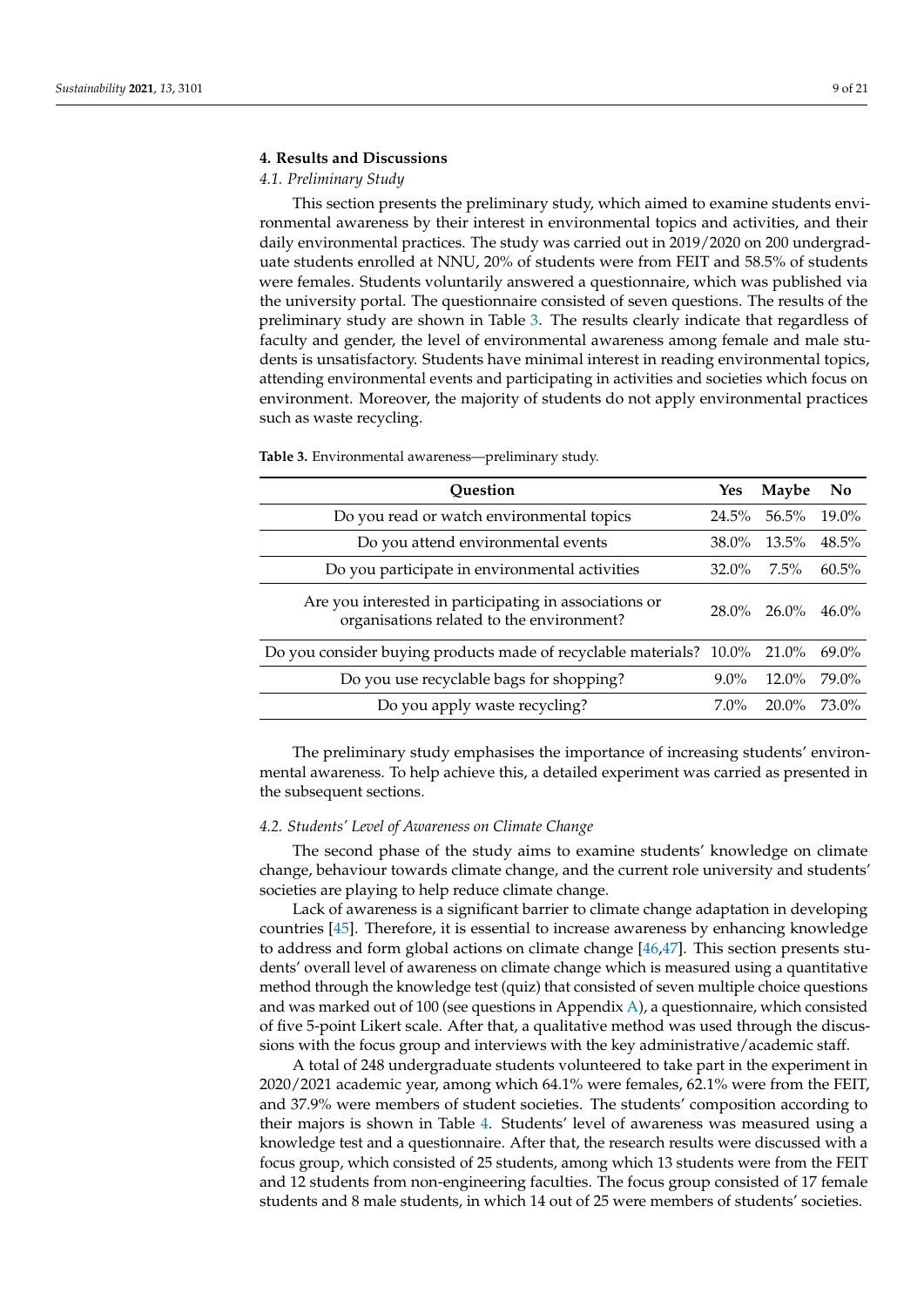| Faculty                                                  | <b>Percentage of Students</b> |
|----------------------------------------------------------|-------------------------------|
| Faculty of Engineering and Information Technology (FEIT) | 61.4%                         |
| Faculty of Medicine and Health Sciences                  | 24.7%                         |
| Faculty Of Educational Sciences And Teachers Training    | $1.7\%$                       |
| Faculty of Fine Arts                                     | $4.4\%$                       |
| Faculty Of Economics And Social Studies                  | $4\%$                         |
| Faculty of Law                                           | 3.8%                          |

<span id="page-9-0"></span>**Table 4.** Distribution of participants among university faculties.

Figure [3](#page-9-1) shows that the quiz mean grade was 42.57% and 50% of students obtained a grade below 40%. This indicates that students overall level of awareness on climate change is low. The focus group emphasised that the low level of awareness is due to the fact that students obtain minimal information on climate change from educational programs. Moreover, most of them agreed that the knowledge they have on climate change is from the school curriculum and prior to joining the university.

<span id="page-9-1"></span>

**Figure 3.** Distribution of students' level of awareness on climate change.

Further analyses were carried out using independent sample *t*-test to examine effect of faculty and gender factors on students' level of awareness. Figure [4](#page-10-0) shows that there is a significant difference in the mean quiz grade between students in engineering and non-engineering faculties (t = 2.9,  $p$ -value  $<$  0.05, CI = 95%). Students in engineering faculty tend to have higher level of awareness (mean = 45.5 out of 100). However, the level of awareness is not satisfactory and significant knowledge gaps exist. Engineering students are generally from among the highest grade point average students in the high school general exam, which might explain their relatively higher level of awareness as compared to other students. The focus group and the two deans agreed with the results and stated that engineering programs tend to be more interdisciplinary and project-based compared with other programs. This helps students improve their knowledge in different sectors including climate change and consequently improve their awareness.

The results also revealed that the level of awareness differentiates between female and male students (see Table [5\)](#page-10-1). Female students had a significantly lower level of awareness compared to male students (t =  $-2.68$ , *p*-value = 0.01, *p*-value < 0.05, CI = 95%). No significant difference had been found between male students in engineering and nonengineering faculties (t = -0.49, *p*-value > 0.05, CI = 95%). However, Table [6](#page-10-2) shows that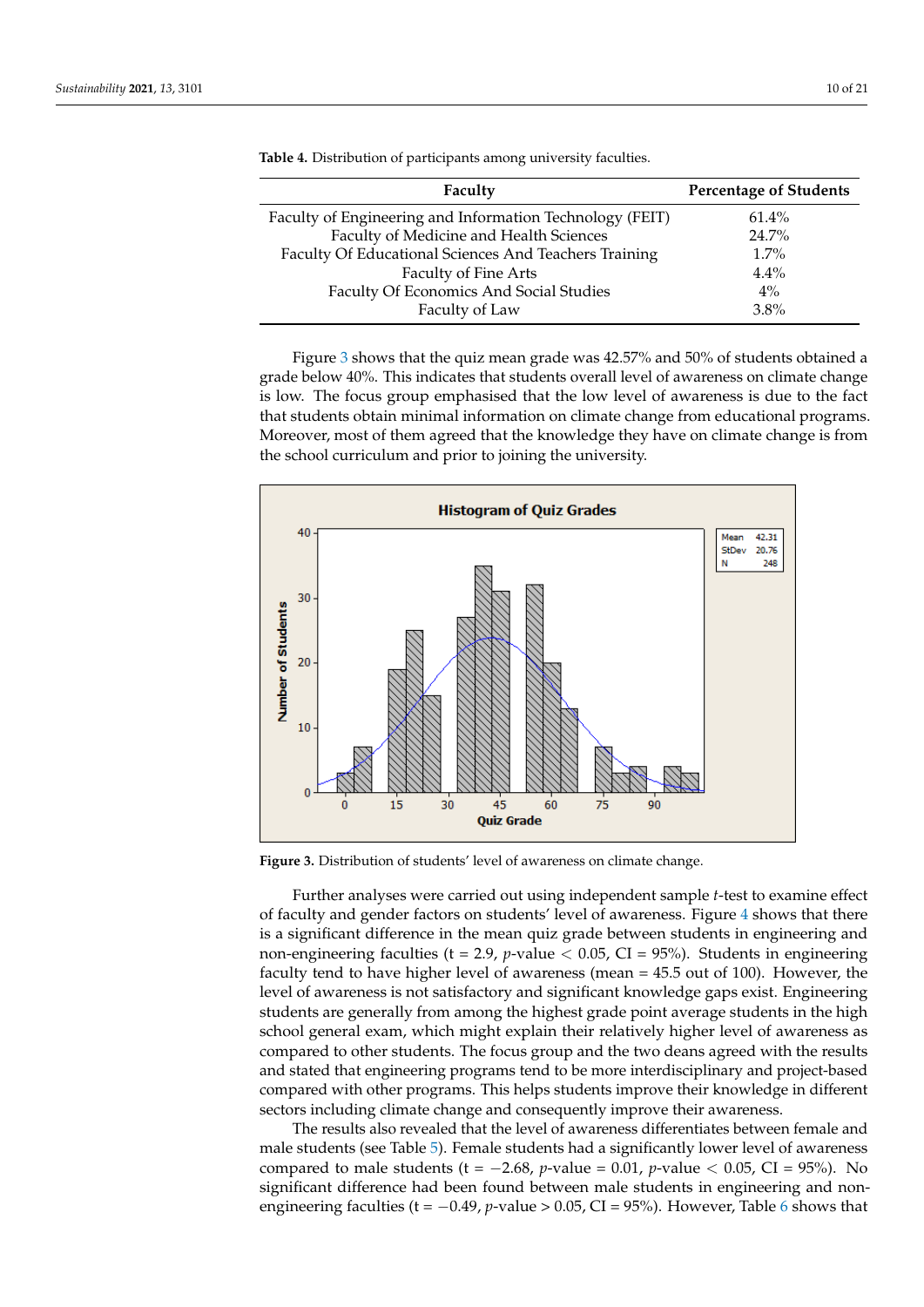female students in engineering had a significantly higher level of awareness compared to female students in non-engineering programs (t = 3.84, *p*-value < 0.05, CI = 95%). The focus group, as well as the two deans stated that due to cultural issues, female students have limited access to knowledge resources outside the university compared to male students who have higher involvement with the surrounding community and are constantly exposed to issues and obstacles the community face. This might affect female students' level of awareness negatively. The focus group also agreed that being an engineering student tends to have a positive effect on female students' level of awareness compared with no effect on male students' level of awareness. The group argued that females in the engineering are exposed to multidisciplinary problem solving cases compared to nonengineering female students. On the other hand, male students had no difference in the level of awareness, regardless the faculty they are enrolled in; male students have more access to knowledge resources outside the university and have relatively high involvement with the surrounding community.

<span id="page-10-0"></span>

**Figure 4.** Engineering and non-engineering level of awareness on climate change.

<span id="page-10-1"></span>**Table 5.** Difference in level of awareness between female and male students.

| Gender | <b>Number of Students</b> | <b>Mean Performance</b> | <b>Standard Deviation</b> |
|--------|---------------------------|-------------------------|---------------------------|
| Female | 159                       | 39.6                    | 21.4                      |
| Male   | 89                        | 47 1                    | 18.7                      |

**Table 6.** Students level of awareness on climate change based on faculty and gender.

<span id="page-10-2"></span>

| Faculty         | <b>Number of Students</b> | Gender | <b>Mean Performance</b> | <b>Standard Deviation</b> |
|-----------------|---------------------------|--------|-------------------------|---------------------------|
| Engineering     | 94                        | Female | 44.8                    | 24                        |
| Engineering     | 60                        | Male   | 46.4                    | 21                        |
| Non Engineering | 65                        | Female | 32.1                    | 19.0                      |
| Non Engineering | 29                        | Male   | 48.5                    | 17                        |

Students level of awareness on climate change was also measured using a 5-point Likert scale questionnaire. Table [7,](#page-11-0) illustrates the median of students' responses to five statements. The results revealed that students do not have a clear definition of climate change (Median = 3). Moreover, they tend to disagree on following and searching for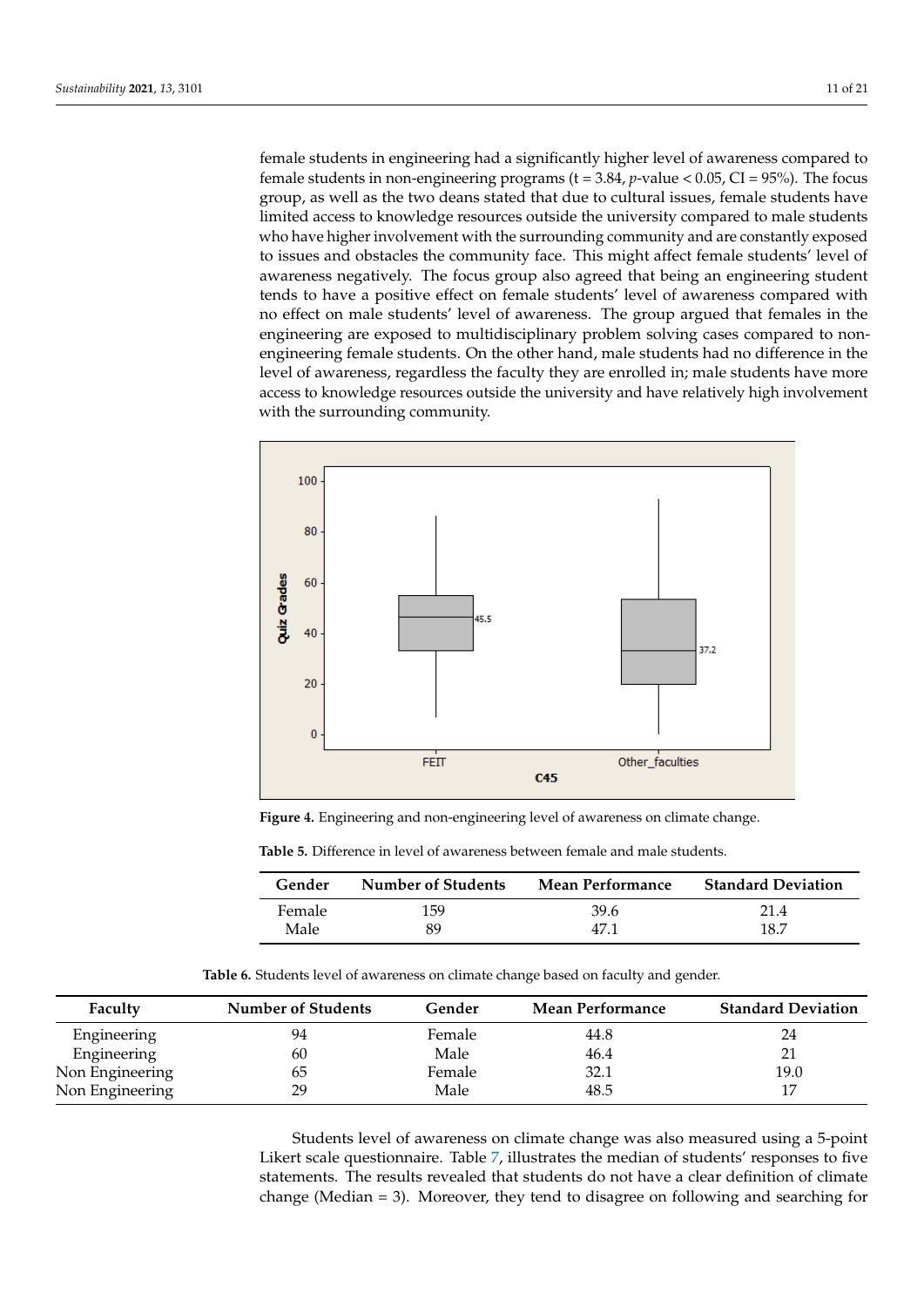climate change topics. On the other hand, students are aware and agree that individuals' actions are essential to reduce climate change. Moreover, they are willing to learn best practices to help reduce and mitigate climate change. This was reiterated through the focus group sessions.

<span id="page-11-0"></span>**Table 7.** Qualitative assessment of 248 students' awareness on climate change.

| <b>Climate Change</b>                                                          | Median |
|--------------------------------------------------------------------------------|--------|
| I can define climate change                                                    |        |
| I follow and search environment and climate change topics                      |        |
| Behaviour and actions of each individual can help prevent climate change       | 4      |
| Climate change affects me and my surrounding negatively                        | 4      |
| I am willing to learn best practices to help reduce and prevent climate change | 4      |

Further analysis were carried out using Mann-Whitney U test as shown in Table [8.](#page-11-1) The results revealed that there is a significant difference between female students in engineering and non-engineering faculties in terms of following and searching for environment and climate change topics ( $U = 4060$ , *p*-value  $< 0.05$ , CI = 95%). However, no significant difference was found in students' awareness level on climate change between female and male students or between engineering and non-engineering faculties. Regardless of faculty or gender, students tend to have no clear definition of climate change (Median = 3). However, students have good awareness on the importance of individual actions towards reducing climate change. This was also clear in the focus groups.

**Table 8.** Students climate change awareness median in engineering vs non engineering faculties based on gender.

<span id="page-11-1"></span>

| <b>Climate Change Statement</b>                                                         | Female<br>Engineering<br><b>Students</b> | Female<br>Non-Engineering<br><b>Students</b> | Male<br>Engineering<br><b>Students</b> | Male<br>Non-Engineering<br><b>Students</b> |
|-----------------------------------------------------------------------------------------|------------------------------------------|----------------------------------------------|----------------------------------------|--------------------------------------------|
| I can define climate change                                                             | 3                                        | 3                                            | 3                                      | 3                                          |
| I follow and search<br>environment and<br>climate change topics                         | 2                                        | 3                                            | 3                                      | 3                                          |
| Behaviour and actions<br>of each individual<br>can help prevent climate<br>change       | 4                                        | 4                                            | 4                                      | 4                                          |
| Climate change affects<br>me and my<br>surrounding negatively                           | 4                                        | 4                                            | 4                                      | 4                                          |
| I am willing to learn<br>best practices<br>to help reduce and<br>prevent climate change | 4                                        | 4                                            | 4                                      | 4                                          |

Students were also asked whether they are aware that climate action is one of SDGs. Most of students (61.3%) did not know that climate action is one of the goals. However female students had a higher percentage (65.4%) than male students (53.9%). The focus group had similar awareness regarding the climate action; they stated that they had noticed the SDGs posts across the university campuses, but had minimal knowledge about SDGs and climate action as one of SDGs goals.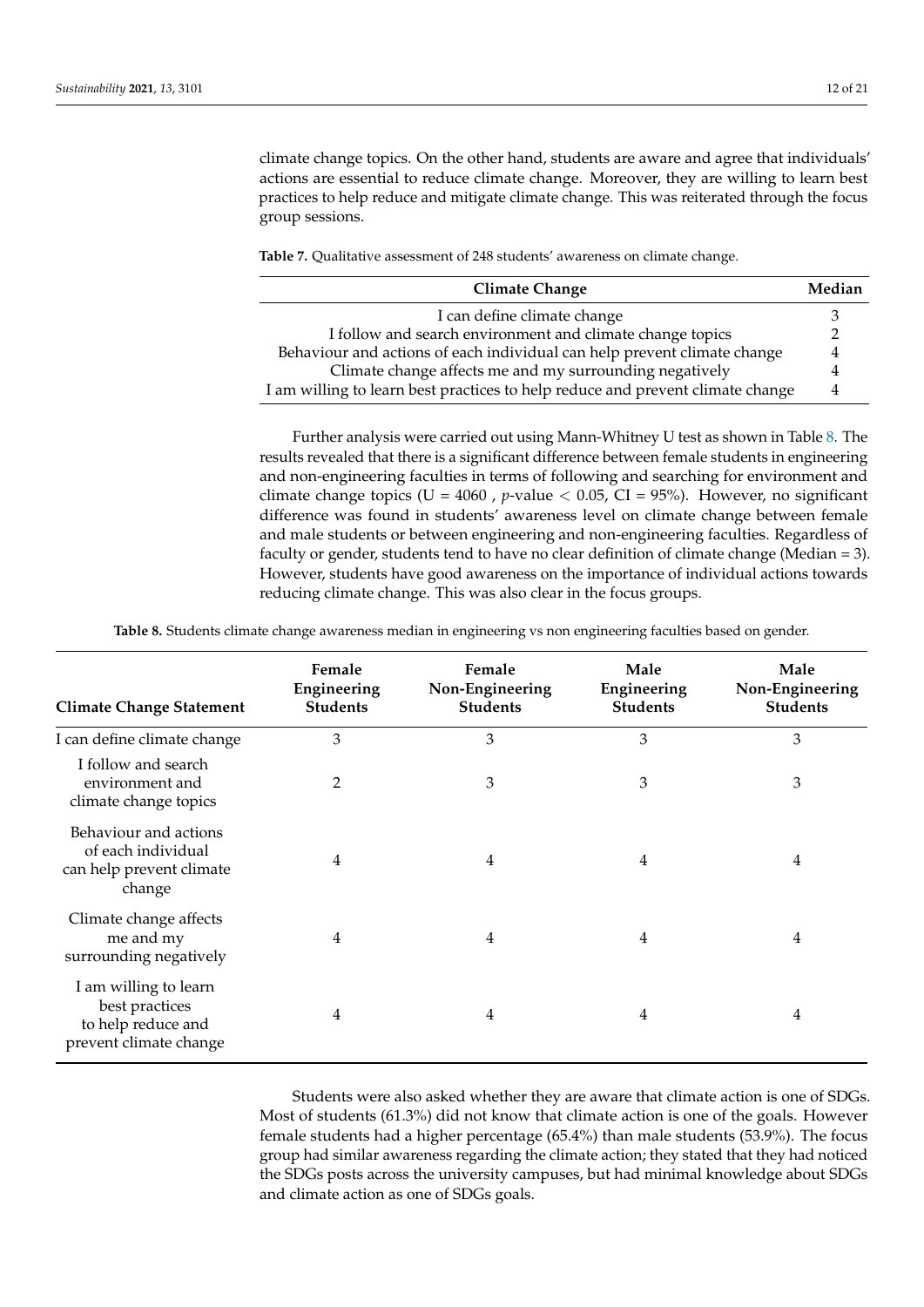The overall results obtained in this section revealed that students had low level of awareness on climate change. The results are consistent with the results in [\[48\]](#page-19-20), which stated that more work is needed in educating engineering students on climate change and integrating climate change into higher education. Moreover, universities should offer undergraduate students and especially female students the opportunities to learn more about climate change. Since according to Lee et al. awareness and education on climate change are strongly linked [\[49\]](#page-19-21).

## *4.3. Students Behaviour Towards Climate Change*

Several educational interventions can be used to address climate change lack of knowledge and awareness, both inside [\[50\]](#page-19-22) and outside of the classroom [\[51\]](#page-19-23). However, having knowledge and awareness on climate change does not guarantee action to address the issue in the future [\[52\]](#page-19-24). Students must realise that their behaviour contributes to climate change, and it must align with motivation for action to occur [\[53\]](#page-19-25). To study the extent of students' awareness on climate change, this section examines students' daily behaviour towards four sectors, which contribute to climate change (transport, food, energy, and materials) [\[54,](#page-19-26)[55\]](#page-19-27).

Using public transportation for commuting in cities instead of individual vehicles, and walking and cycling help reducing carbon emissions [\[54](#page-19-26)[,56\]](#page-19-28). Table [9](#page-13-0) illustrates that 55.6% of students use public transportation and only 9.7% use walking and cycling. The results are expected since Palestine lack proper and continuous walking and cycling infrastructure [\[57\]](#page-19-29). On the other hand, more than one third of students use private vehicles on a daily basis, which contributes negatively to climate change.

Table [9](#page-13-0) also shows that students' daily behaviour towards food waste and minimising food loss contributes to reducing climate change. The vast majority of students (91.5%) either keep food for next day or feed it to pets.

Students had similar attitude towards energy since more than 50% of students stated that if affordable they are willing to use solar panels at home. Moreover, 59.27% of students use energy efficient lightening at their households.

On the other hand, more than 60% of students prefer paper books and use paper bags. Although the use of paper bag is environmentally better than using plastic bags; however, using paper books instead of electronic copies is worse; both have a negative effect on climate change and increase carbon emission.

In summary, female and male students tend to have similar behaviour towards climate change. However, awareness sessions should to be carried out to help them understand how their actions contribute to climate change.

## *4.4. The Role Universities and Students' Societies Play in Enhancing Understanding of Climate Change*

This section examines the university and students' societies role in enhancing students' understanding on climate change. Table [10](#page-14-0) shows that female and male students do not consider the university and students' societies as an essential source of information on climate change. Instead, they use internet, social media, and news to learn more about climate change; this was further confirmed by the focus groups. These results are consistent with Figure [5,](#page-14-1) which shows that 95.9% of students agreed that they did not enrol in a course at the university that covers environmental issues or climate change topics.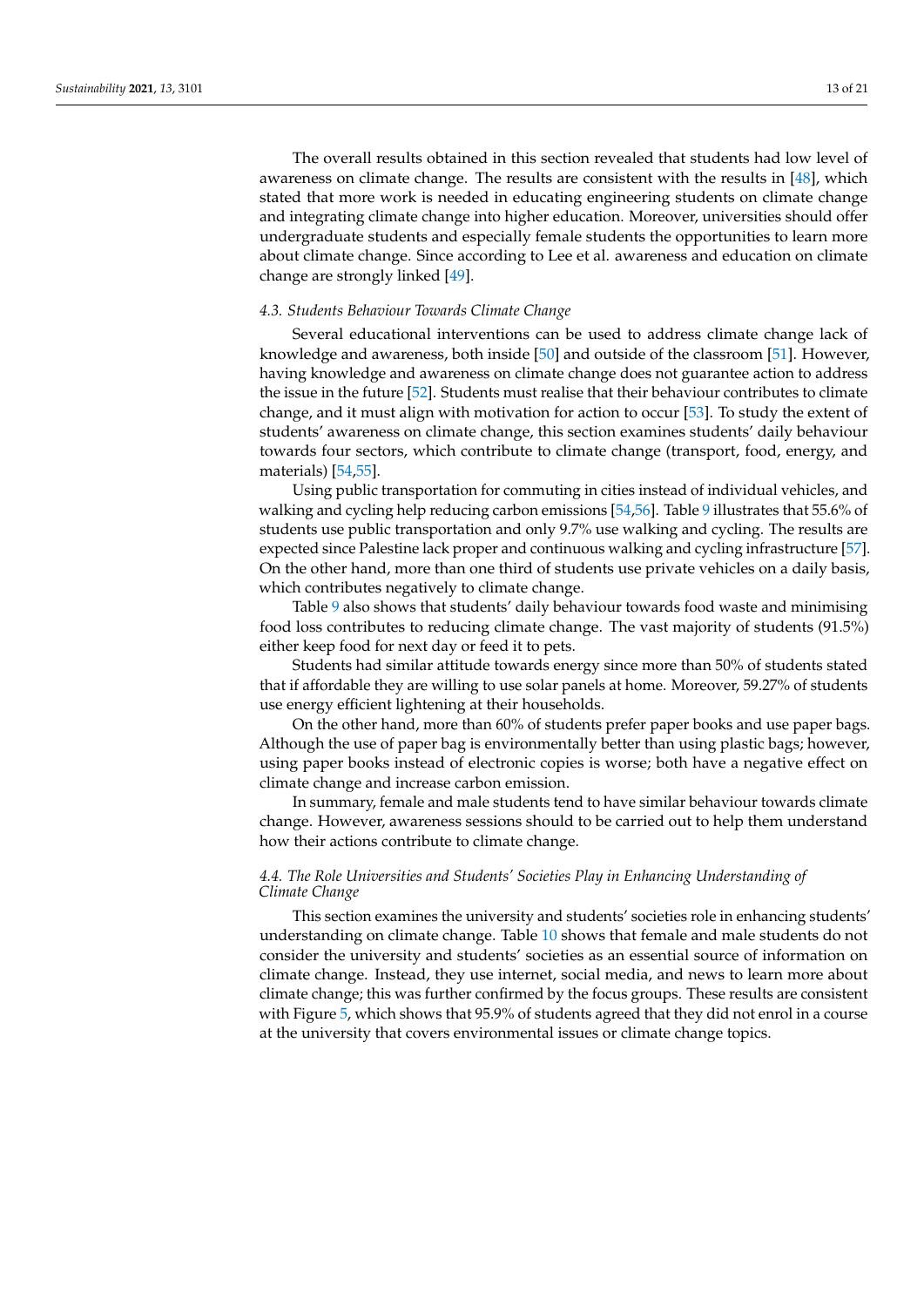<span id="page-13-0"></span>

| Question                          | Category                    | <b>Overall</b><br>Percentage | Female<br>Percentage | Male<br>Percentage |
|-----------------------------------|-----------------------------|------------------------------|----------------------|--------------------|
|                                   | Public transportation       | $55.6\%$                     | 59.7%                | 48.3%              |
| What is you daily                 | Private transportation      | 34.7%                        | 32.7%                | 38.2%              |
| transportation method?            | Walking                     | 8.5%                         | $6.3\%$              | $12.4\%$           |
|                                   | Cycling                     | $1.2\%$                      | $1.3\%$              | $1.1\%$            |
|                                   | Throw it away               | 8.5%                         | 8.2%                 | $9.0\%$            |
| What do you do                    | Keep it and use it next day | $66.9\%$                     | 66.0%                | 68.5%              |
| with your leftover food?          | Use it to feed my pets      | 24.6%                        | 25.8%                | 22.5%              |
| If affordable, will you use       | Yes                         | 56.0%                        | 61.6%                | 46.1%              |
| solar panels at your home?        | N <sub>o</sub>              | 44.0%                        | 38.4%                | 54.0%              |
| Do you use energy efficient       | Yes                         | 59.3%                        | 42.8%                | 37.1%              |
| lighting (LED) in your household? | N <sub>o</sub>              | $40.7\%$                     | 57.2%                | $62.9\%$           |
| Do you prefer paper books         | Paper books                 | $66.1\%$                     | $75.5\%$             | 49.4%              |
| or e-books?                       | E-books                     | 33.9%                        | 24.5%                | 50.6%              |
| Do you prefer to use              | Plastic bags                | 39.5%                        | 32.7%                | 51.7%              |
| plastic bags or paper bags?       | Paper bags                  | 60.5%                        | 67.3%                | 48.3%              |

**Table 9.** Students' behaviour towards climate change.

The results indicate that the university has a weak contribution towards spreading climate change awareness among students. The focus group agreed that the university has minimal contribution towards spreading climate change awareness since educational programs do not focus on the issue and no educational courses are developed to help spread climate change awareness. The group also stated that their knowledge on climate change was prior to university. This is consistent with the research carried out by Kopnina which stated that unfortunately few universities have recognised the advantages of strategically aligning the curriculum with SDGs. Overall, universities need to pay more attention to SDGs and carefully assess how much assistance they can provide to achieve their goals [\[58\]](#page-19-30).

In addition, universities need to increase students' awareness by integrating climate change topics into educational curriculum and conducting awareness seminars on climate change, which was reiterated by the focus groups. Improving education on climate change had proved to increase awareness [\[11\]](#page-18-22). Moreover, universities worldwide had developed a climate change courses, which resulted in students having more awareness on climate change [\[59](#page-20-0)[,60\]](#page-20-1).

Figure [6](#page-14-2) shows that the majority of students agreed that it is necessary to integrate climate change and environmental issues to university curriculum. Moreover, students agreed that they need training and awareness sessions to help them understand best practices to reduce climate change (median = 4). The results were similar for female and male students since no significant different had been found between students' responses using Mann-Whitney U test (U = 7007.5,  $p$ -value = 0.9, CI = 95%). This suggests that female and male students are aware of the seriousness of the matter and are interested in increasing their environmental awareness. The focus group had similar response towards integrating climate change and environmental issues into university curriculum. They strongly agreed that the university should add a compulsory course, which focuses on climate change.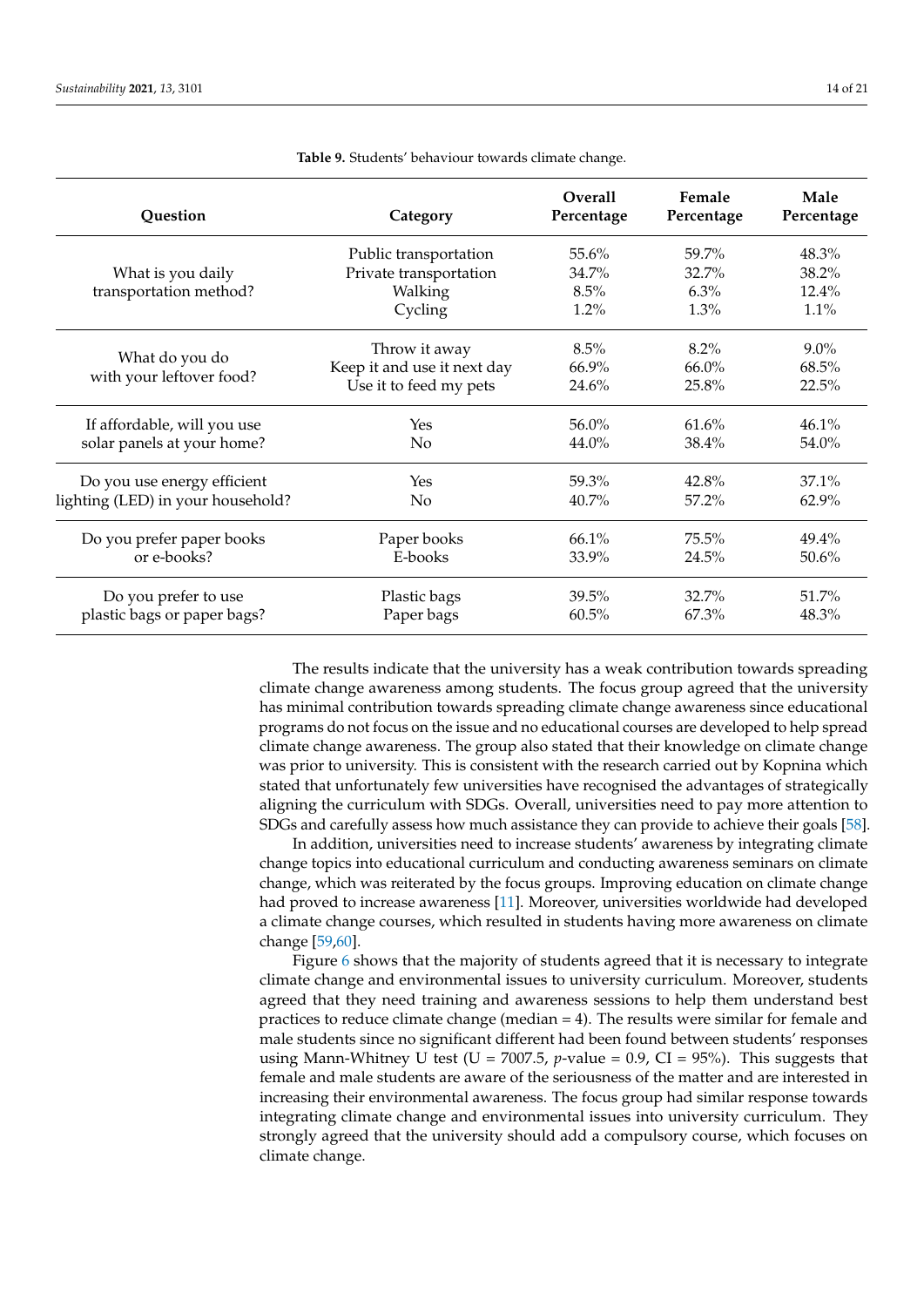<span id="page-14-0"></span>

| Source for Environmental Information | Median | <b>Median Female Students</b> | <b>Median Male Students</b> |
|--------------------------------------|--------|-------------------------------|-----------------------------|
| Internet                             |        |                               |                             |
| Social Media                         |        |                               |                             |
| <b>News</b>                          |        |                               |                             |
| <b>Published Articles</b>            |        |                               |                             |
| Universitv                           |        |                               |                             |

Students' societies 1 1 1

**Table 10.** Median of students' responses to source of climate change information.

<span id="page-14-1"></span>Did you take a course at the university which covered environmental issues and/or climate change topics?



<span id="page-14-2"></span>**Figure 5.** Percentage of students enrolled in a course covering environment or climate change topics.



Do you agree that universities need to integrate climate change and environmental issues topics to the educational curriculum

**Figure 6.** Students' agreement on integrating climate change to educational curriculum.

Even-though the educational curriculum has minimal integration of climate change topics, student societies hold several activities, which focus on various environmental and sustainability issues. Therefore, it is expected that these students have higher awareness regarding the climate change issues. In this study 37.9% of students were members of at least one student society at the university. The effect of students' societies on climate change awareness was examined by their performance in the quiz. Table [11](#page-15-0) illustrates the overall performance mean for students who are members of student societies and non-members. The difference between the overall performance mean was measured using independent sample *t*-test. The results revealed that there is a significant difference in level of awareness between students who are members of societies and non-member students (t = −2.63, *p*-value < 0.05, CI = 95%), with students in these societies having higher awareness. This reflects the importance of activities carried out by these societies. The results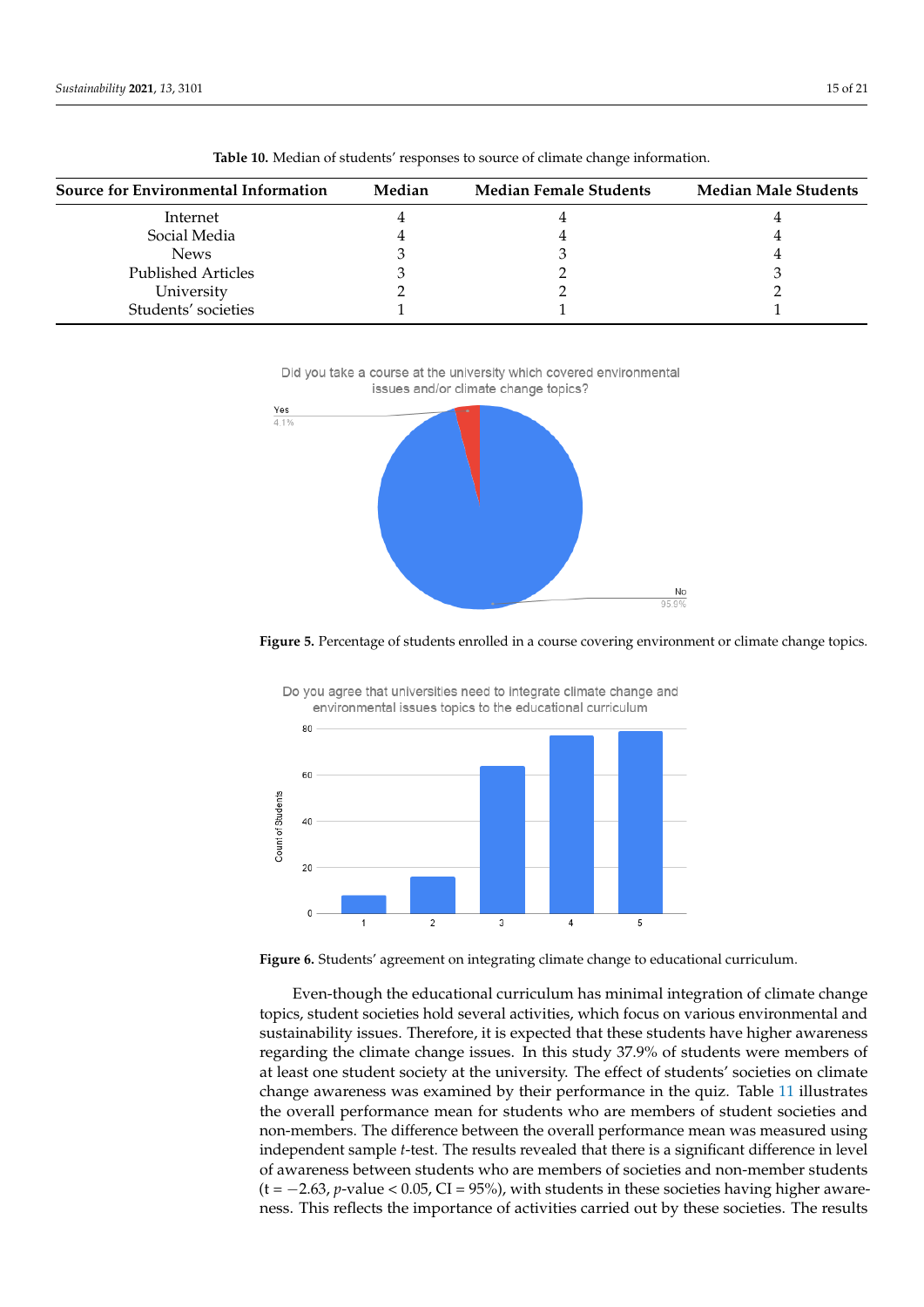also revealed that student societies help female students improve their level of awareness (see Table [12\)](#page-15-1). Female and male students who are members in societies had similar level of awareness (t = −0.2, *p*-value = 0.87, CI = 95%). Moreover, a significant difference had been found between female students who are members and not members in students' societies ( $t = 3.04$ ,  $p$ -value < 0.05, CI = 95%). On the other hand, a significant difference had been found between male and female students who are not members in students' societies with males having higher level of awareness ( $t = -0.2$ ,  $p$ -value < 0.05, CI = 95%) and no significant difference had been found between male students who are members and not members in students' societies (t-value =  $0.103712$ , *p*-value =  $0.92$ , CI =  $95\%$ ). The focus group agreed that societies help student members explore multidisciplinary topics and improve their problem solving and critical thinking skills. This helps students improve their awareness on several issues including climate change. The focus group also argued that culture contributes to the difference in level of awareness between female students who are members and non-members of students' societies. Female students find it difficult to explore and learn outside the university campuses. These societies provide them with a formal diverse educational entity in which they can explore several topics and enhance their skills. This consequently helps them improve their awareness on climate change.

**Table 11.** Effect of students' societies on students' level of awareness on climate change.

<span id="page-15-0"></span>

| <b>Member of Student Society</b> | <b>Number of Students</b> | <b>Mean Performance</b> | <b>Standard Deviation</b> |
|----------------------------------|---------------------------|-------------------------|---------------------------|
| Yes                              | 94                        | 46.9                    | ד רר                      |
| No                               | 154                       | 39.5                    | 19.0                      |

**Table 12.** Effect of students' societies and gender on students' level of awareness on climate change.

<span id="page-15-1"></span>

| <b>Member of Student Society</b> | <b>Number of Students</b> | Gender | <b>Mean Performance</b> | <b>Standard Deviation</b> |
|----------------------------------|---------------------------|--------|-------------------------|---------------------------|
| Yes                              | ხხ                        | Female | 46.6                    | 24                        |
| Yes                              | 39                        | Male   | 47.4                    | 21                        |
| No                               | 104                       | Female | 36                      | 19.0                      |
| No                               | 50                        | Male   | 47                      | 17                        |

The main results of the interviews with the two faculty deans confirmed that regular university programs do not include much knowledge about climate change, and they were not surprised that engineering students have higher knowledge than others and that female students enrolled in students' societies have higher awareness level than other females. As stated, engineering students tend to deal with multi-disciplinary topics and projects; therefore, widening their knowledge horizon. Furthermore, activities held by students' societies touch on several general topics, in addition to being related to main theme of the specific society. As for female students enrolled in these societies, they believe that due to cultural issues, female students find good opportunities to explore several subjects and interact with others through the activities held by these societies. Therefore, this would widen their horizon and general knowledge.

The vice president for academic affairs confirmed that the university is very much interested in applying as many as they can of the SDGs; therefore, posted them in several places on campus to spread awareness first; although the university recognises that much work is still needed in this regard at the university level. Furthermore, the university continuously reviews the "university required courses" and is interested in updating them in light of recent global developments. Recently, the university has formed a "21st century skills" committee; therefore, it is interested in including skills related to the SDGs for students and graduates.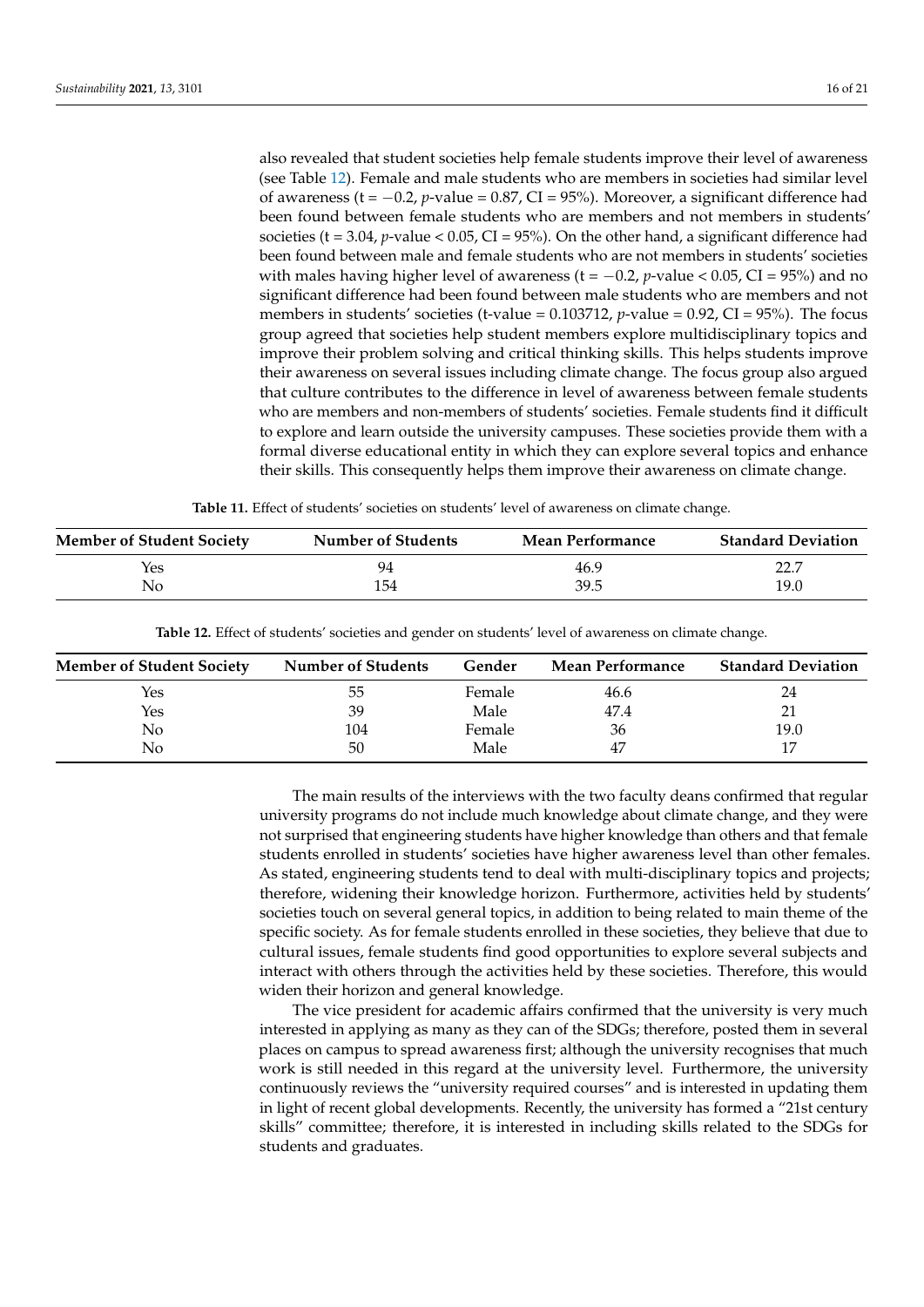## <span id="page-16-0"></span>**5. Conclusions**

Climate change affects millions of people every year. It causes natural disasters, extreme weather patterns, and/or infectious diseases. Therefore, spreading climate change awareness becomes essential. Universities play an essential role in spreading environmental awareness. However, minimal research had been carried out to understand students' levels of awareness and daily behaviour towards climate change, especially in developing countries. Therefore, this paper presents a study, which investigates the awareness level of An-Najah National University students, Palestine on climate change for the first time. This is also envisioned as a case study for developing countries.

The study was carried out in two stages on 448 undergraduate students. The first stage was a preliminary study that included 200 students and aimed to examine students' general interest in environmental topics and activities, which revealed that they had minimal interest in environmental topics and practices. The second stage, which was more detailed, focused on climate change and was conducted on 248 students taking into consideration gender, faculty and involvement in students' societies. This was supported by focus group sessions and interviews with top officials.

Qualitative and quantitative research methods were applied to the collected data and the results revealed that students' awareness levels were not satisfactory with females having lower awareness level. On the other hand, being an engineering student or a member in students' societies had a positive impact on students' level of awareness and practices, especially females. This was attributed to nature of engineering studies of being multi-disciplinary and project-based, and to the fact that students' societies provide amble opportunities to interact and broaden the knowledge horizon. The results revealed that female students who are enrolled in the engineering faculty or members of students' societies had a significantly higher level of awareness compared to female students who are enrolled in other faculties or not members of these societies. This was attributed to cultural issues such that female students get better opportunities through these societies to explore and interact with others on various topics.

The overall conclusion is that for An-Najah National University, which is considered as a typical Palestinian university, gender equality did not seem to be an issue; however, students in general had a low level of awareness on climate change regardless of gender or faculty. On the other hand, students' societies contributed positively towards enhancing female students' awareness level. The existing curriculum and the university do not contribute to spreading a satisfactory level of awareness among students.

Although the university has recently showed a clear interest in adopting the SDGs as part of its societal role and responsibility and to improve its international ranking; however, major efforts are still needed to spread the awareness among its students. Furthermore, the university has recently formed various university-level committees to improve its programs and students' attained skills. Therefore, this a golden opportunity for the university to reorient their programs and activities and offer students especially females opportunities to learn more about the SDGs including climate change. It is recommended that a university required course on climate change be introduced at the university level. Moreover, universities should support extracurricular activities held by student societies as these clearly contribute to enhancing students' skills and knowledge in various fields including environmental and climate change issues and proper practices.

In future work, this study will be applied across other universities in Palestine. In addition, several additional factors will be studied, such as the economic and political situation of the country, living place, and academic achievement. Moreover, a study will be carried out to examine the best practices to spread awareness of climate change among university students.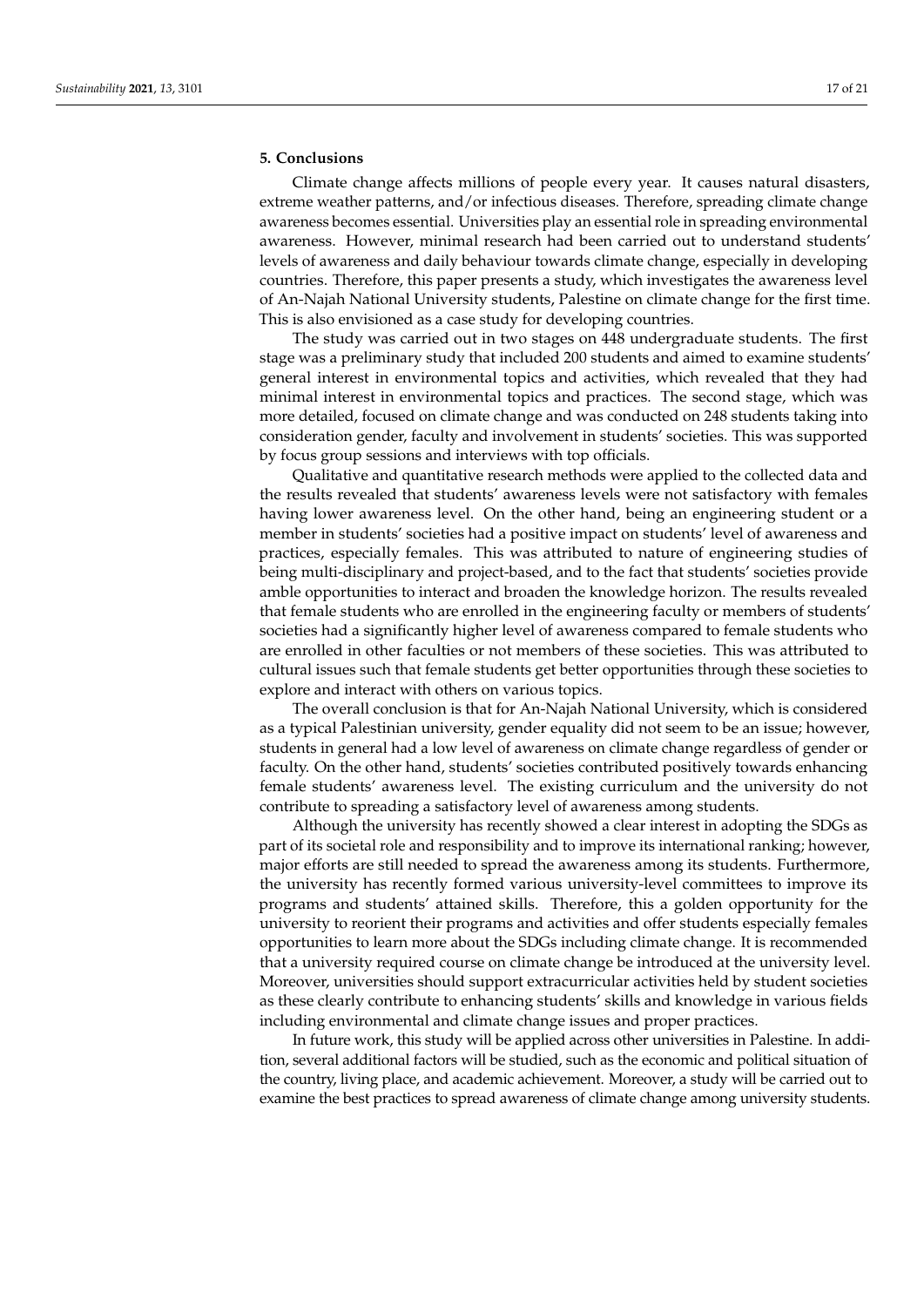**Author Contributions:** Conceptualisation, M.N.D. and K.A.-S.; methodology, M.N.D. and K.A.-S.; formal analysis, M.N.D.; writing–original draft preparation, K.A.-S.; writing–review and editing, M.N.D. and K.A.-S. All authors have read and agreed to the published version of the manuscript.

**Funding:** TARGET—This project has received funding from the European Union's Horizon 2020 research and innovation programme under grant agreement NO 741672.

**Acknowledgments:** The authors would like to thank RMEI and mainly Anastasia Zabaniotou, professor of Aristotle University and Leader of Gender Equality Working Group at RMEI for her support and cooperation throughout the research study. Moreover, the authors would like to thank Rayan Rajab, Hiba Alkurd and Hiba Ghanim who are enrolled in Critical Thinking and Research Skills course at the FEIT, An-Najah National University and helped in data collection.

**Conflicts of Interest:** The authors declare no conflict of interest.

# <span id="page-17-0"></span>**Appendix A. Climate Change Awareness Test**

- 1. Which gas contributes the most to climate change?
	- $CO<sub>2</sub>$
	- Nitrogen
	- Oxygen
	- **Methane**
- 2. How many acres of forests and woodlands are lost every year?
	- 1 million
	- 5 million
	- 10 million
	- More than 15 million
- 3. Which of the followings contribute more to climate change?
	- Human activities
	- Natural influences
- 4. Which of the following phenomena are likely to be caused by climate change?
	- **Desertification**
	- Floods
	- Melting ice
	- Heat waves
	- Increase in heavy rain and snow
	- Sea level rise
	- **Wildfires**
- 5. Which of the followings are main causes of climate change?
	- The use of fossil fuels (gas and petroleum) in transportation
	- Deforestation for urbanisation
	- The increase in agriculture and greenhouses
	- **Electricity production**
	- Animal farms (cows)
- 6. Do you know the difference between weather and climate?
	- Yes
		- **Maybe**
		- No
- 7. How many people die annually due to climate change?
	- Less than a thousand
	- 1–5 thousand
	- 10–100 thousand
	- More than 150 thousand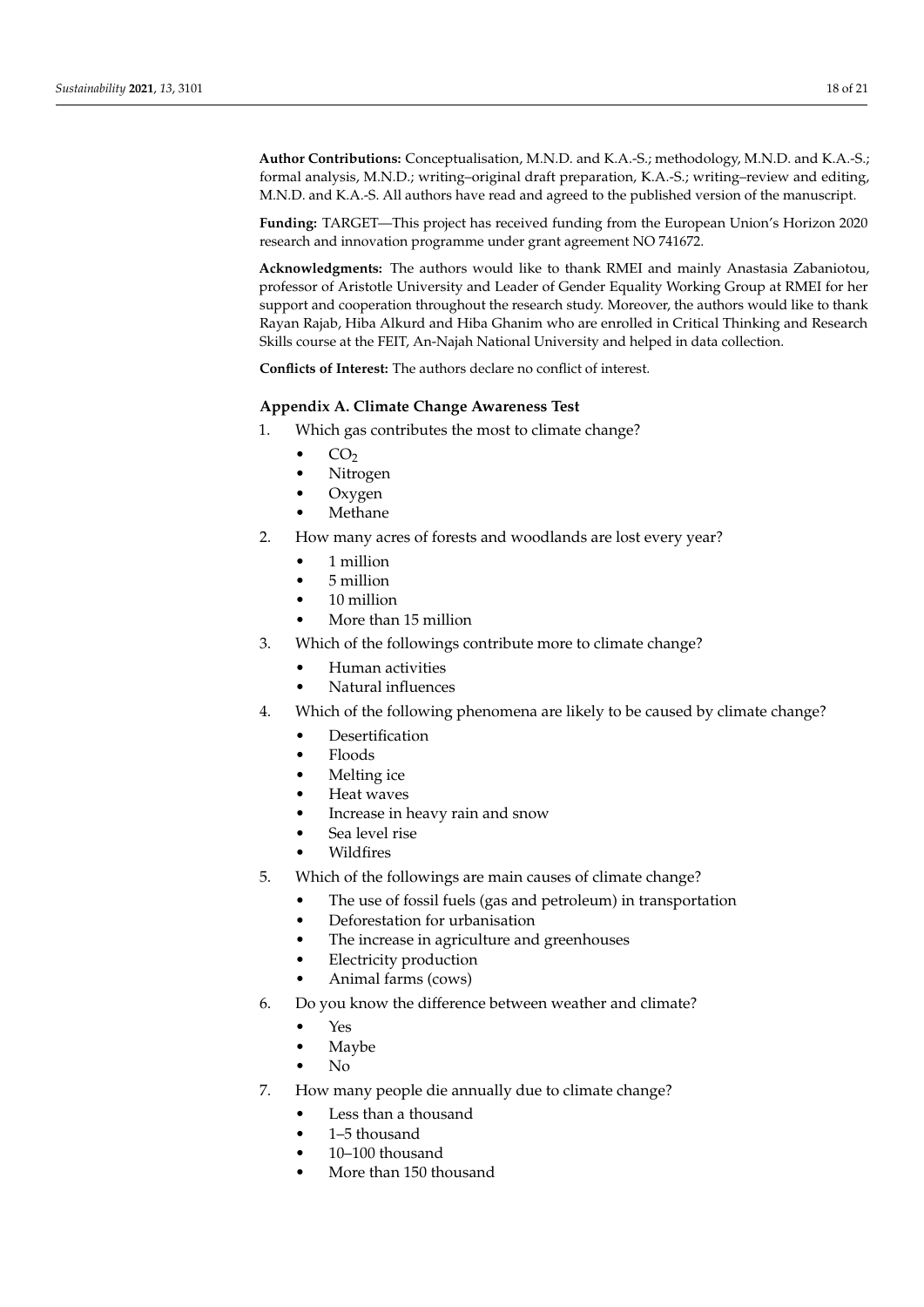#### **References**

- <span id="page-18-0"></span>1. Climate Change—Wikipedia. Available online: [https://en.wikipedia.org/wiki/Climate\\_change](https://en.wikipedia.org/wiki/Climate_change) (accessed on 18 November 2020).
- <span id="page-18-1"></span>2. Gul, A.; Topay, M.; Ozaydin, O. Against the threat of global warming, the importance of urban forest. In Proceedings of the International Davraz Congress, Isparta, Turkiye, 24–27 November 2009.
- <span id="page-18-2"></span>3. Ozbayrak, O.; Uyulgan, M.; Alpat, S.; Alpat, S.; Kartal, M. A research on high school students' knowledge related to global warming. *Buca E ˘gitim Fakültesi Dergisi* **2011**, *29*, 58–67.
- <span id="page-18-3"></span>4. Goal 4: Quality Education|UNDP. Available online: [https://www.undp.org/content/undp/en/home/sustainable-developmen](https://www.undp.org/content/undp/en/home/sustainable-development-goals/goal-4-quality-education.html) [t-goals/goal-4-quality-education.html](https://www.undp.org/content/undp/en/home/sustainable-development-goals/goal-4-quality-education.html) (accessed on 31 December 2020).
- <span id="page-18-4"></span>5. Chuku, C.A. Pursuing an integrated development and climate policy framework in Africa: Options for mainstreaming. *Mitig. Adapt. Strateg. Glob. Chang.* **2010**, *15*, 41–52. [\[CrossRef\]](http://doi.org/10.1007/s11027-009-9203-8)
- 6. Jopp, R.; DeLacy, T.; Mair, J. Developing a framework for regional destination adaptation to climate change. *Curr. Issues Tour.* **2010**, *13*, 591–605. [\[CrossRef\]](http://dx.doi.org/10.1080/13683501003653379)
- <span id="page-18-5"></span>7. Tsai, C.H.; Wu, T.c.; Wall, G.; Linliu, S.C. Perceptions of tourism impacts and community resilience to natural disasters. *Tour. Geogr.* **2016**, *18*, 152–173. [\[CrossRef\]](http://dx.doi.org/10.1080/14616688.2016.1149875)
- <span id="page-18-6"></span>8. Pandve, H.T.; Deshmukh, P.R.; Pandve, R.T.; Patil, N.R. Role of youth in combating climate change. *Indian J. Occup. Environ. Med.* **2009**, *13*, 105. [\[CrossRef\]](http://dx.doi.org/10.4103/0019-5278.55130)
- <span id="page-18-7"></span>9. Al-Naqbi, A.K.; Alshannag, Q. The status of education for sustainable development and sustainability knowledge, attitudes, and behaviors of UAE University students. *Int. J. Sustain. High. Educ.* **2018**, *19*, 566–588. [\[CrossRef\]](http://dx.doi.org/10.1108/IJSHE-06-2017-0091)
- <span id="page-18-8"></span>10. Trippl, M.; Sinozic, T.; Lawton Smith, H. The role of universities in regional development: Conceptual models and policy institutions in the UK, Sweden and Austria. *Eur. Plan. Stud.* **2015**, *23*, 1722–1740. [\[CrossRef\]](http://dx.doi.org/10.1080/09654313.2015.1052782)
- <span id="page-18-22"></span>11. Sanni, M.; Adejuwon, J.O.; Ologeh, I.; Siyanbola, W.O. Path to the Future for Climate Change Education: University Project Approach. In *The Economic, Social and Political Elements of Climate Change*; Springer: Berlin, Germany, 2011; pp. 693–702.
- <span id="page-18-9"></span>12. Wachholz, S.; Artz, N.; Chene, D. Warming to the idea: University students' knowledge and attitudes about climate change. *Int. J. Sustain. High. Educ.* **2014**, *15*, 128–141. [\[CrossRef\]](http://dx.doi.org/10.1108/IJSHE-03-2012-0025)
- <span id="page-18-10"></span>13. Leal Filho, W. Communicating climate change: Challenges ahead and action needed. *Int. J. Clim. Chang. Strateg. Manag.* **2009**, *6*, 522011. [\[CrossRef\]](http://dx.doi.org/10.1108/17568690910934363)
- 14. Holtsmark, B. International cooperation on climate change: Why is there so little progress? In *Handbook on Energy and Climate Change*; Edward Elgar Publishing: Cheltenham, UK, 2013.
- <span id="page-18-11"></span>15. Leal Filho, W.; Shiel, C.; Paço, A.; Mifsud, M.; Ávila, L.V.; Brandli, L.L.; Molthan-Hill, P.; Pace, P.; Azeiteiro, U.M.; Vargas, V.R.; et al. Sustainable Development Goals and sustainability teaching at universities: Falling behind or getting ahead of the pack? *J. Clean. Prod.* **2019**, *232*, 285–294. [\[CrossRef\]](http://dx.doi.org/10.1016/j.jclepro.2019.05.309)
- <span id="page-18-12"></span>16. Leal Filho, W.; Mifsud, M.; Molthan-Hill, P.; J Nagy, G.; Veiga Ávila, L.; Salvia, A.L. Climate change scepticism at universities: A global study. *Sustainability* **2019**, *11*, 2981. [\[CrossRef\]](http://dx.doi.org/10.3390/su11102981)
- <span id="page-18-13"></span>17. David, M.E. Women and gender equality in higher education? *Educ. Sci.* **2015**, *5*, 10–25. [\[CrossRef\]](http://dx.doi.org/10.3390/educsci5010010)
- <span id="page-18-14"></span>18. Aburaida, L.M. Obstacles facing rural women development in the Palestinian society: Nablus Governorate as a Case Study. *J. Cult. Values Educ.* **2020**. [\[CrossRef\]](http://dx.doi.org/10.46303/jcve.2020.1)
- <span id="page-18-15"></span>19. Olarewaju, T.; Fernanado, J. Gender Inequality and Female Entrepreneurship in Developing Countries. In *Decent Work and Economic Growth. Encyclopedia of the UN Sustainable Development Goals*; Springer: Cham, Switzerland, 2020. [\[CrossRef\]](http://dx.doi.org/10.1007/978-3-319-71058-7_92-1)
- <span id="page-18-16"></span>20. Bjorn Andersson, A.W. Students' Understanding of the Greenhouse Effect, the Societal Consequences of Reducing CO<sub>2</sub> Emissions and the Problem of Ozone Layer Depletion. *J. Res. Sci. Teach. Off. J. Natl. Assoc. Res. Sci. Teach.* **2000**. [\[CrossRef\]](http://dx.doi.org/10.1002/1098-2736(200012)37:10<1096::AID-TEA4>3.0.CO;2-8)
- 21. Skamp, K.; Boyes, E.; Stannistreet, M. Global warming responses at the primary secondary interface 2. Potential effectiveness of education. *Aust. J. Environ. Educ.* **2009**, *25*, 31–44. [\[CrossRef\]](http://dx.doi.org/10.1017/S0814062600000380)
- 22. Taber, F.; Taylor, N. Climate of Concern—A Search for Effective Strategies for Teaching Children about Global Warming. *Int. J. Environ. Sci. Educ.* **2009**, *4*, 97–116.
- <span id="page-18-17"></span>23. Kılınç, A.; Boyes, E.; Stanisstreet, M. Turkish school students and global warming: Beliefs and willingness to act. *Eurasia J. Math. Sci. Technol. Educ.* **2011**, *7*, 121–134. [\[CrossRef\]](http://dx.doi.org/10.12973/ejmste/75187)
- <span id="page-18-18"></span>24. AbuQamar, S.; Alshannag, Q.; Sartawi, A.; Iratni, R. Educational awareness of biotechnology issues among undergraduate students at the United Arab Emirates University. *Biochem. Mol. Biol. Educ.* **2015**, *43*, 283–293. [\[CrossRef\]](http://dx.doi.org/10.1002/bmb.20863)
- <span id="page-18-19"></span>25. Freije, A.M.; Hussain, T.; Salman, E.A. Global warming awareness among the University of Bahrain science students. *J. Assoc. Arab. Univ. Basic Appl. Sci.* **2017**, *22*, 9–16. [\[CrossRef\]](http://dx.doi.org/10.1016/j.jaubas.2016.02.002)
- <span id="page-18-20"></span>26. Moswete, N.M.; Manwa, H.; Purkitt, H. Perceptions of College Students towards Climate Change, Environmental, and Tourism Issues: A Comparative Study in Botswana and the US. *Int. J. Environ. Sci. Educ.* **2017**, *12*, 1175–1193.
- <span id="page-18-21"></span>27. Climate Change and Gender—Wikipedia. Available online: [https://en.wikipedia.org/wiki/Climate\\_change\\_and\\_gender](https://en.wikipedia.org/wiki/Climate_change_and_gender) (accessed on 30 November 2020).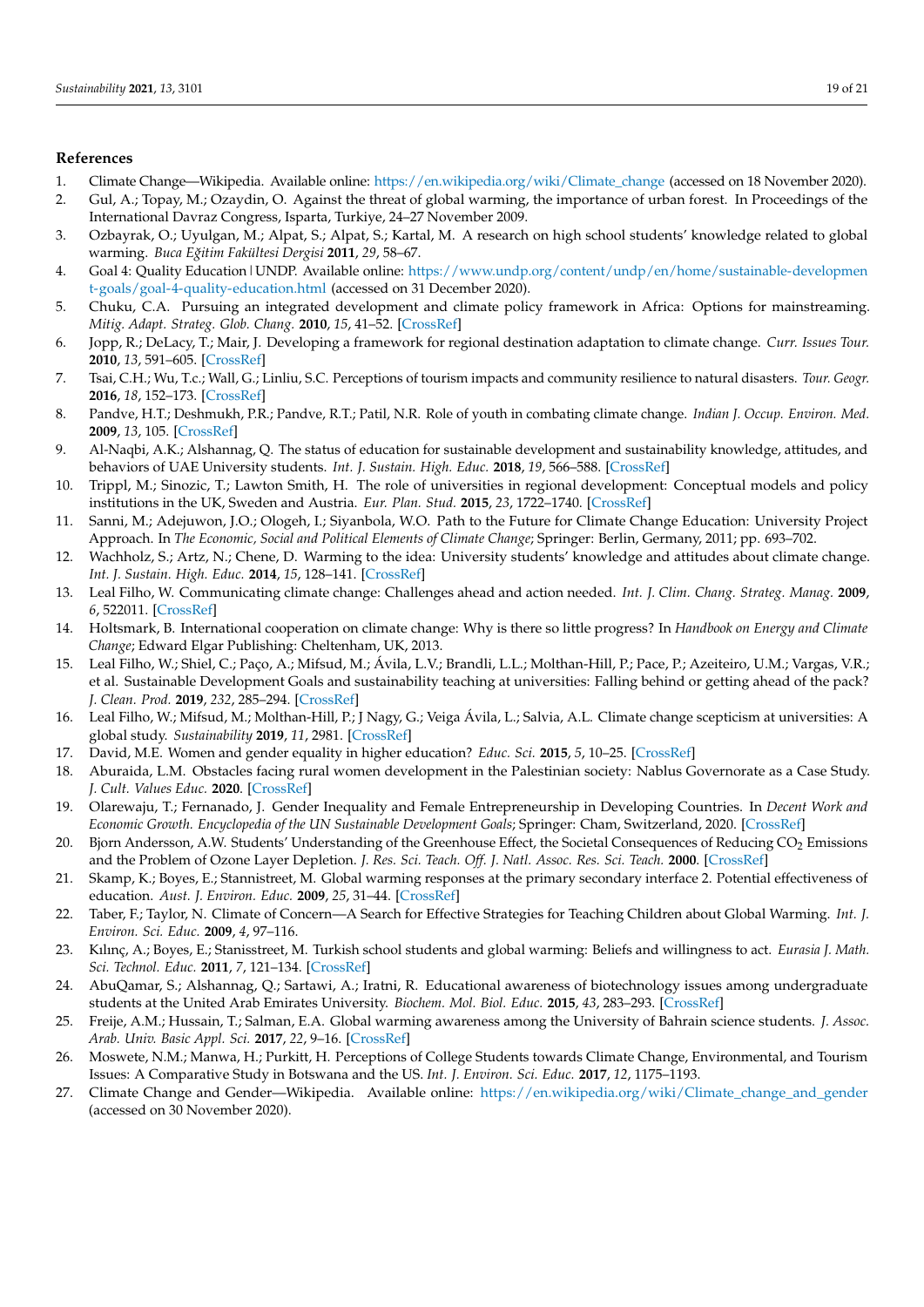- <span id="page-19-0"></span>28. Why Gender Matters in Climate Change Adaptation | International Institute for Sustainable Development. Available online: <https://www.iisd.org/articles/gender-climate-change> (accessed on 30 November 2020).
- <span id="page-19-1"></span>29. Climate Change|United Nations. Available online: <https://www.un.org/en/sections/issues-depth/climate-change/> (accessed on 2 January 2021).
- <span id="page-19-2"></span>30. Climate Change and Gender Equality | United Nations Educational, Scientific and Cultural Organization. Available online: [http://www.unesco.org/new/en/natural-sciences/priority-areas/gender-and-science/cross-cutting-issues/climate-ch](http://www.unesco.org/new/en/natural-sciences/priority-areas/gender-and-science/cross-cutting-issues/climate-change-and-gender-equality) [ange-and-gender-equality](http://www.unesco.org/new/en/natural-sciences/priority-areas/gender-and-science/cross-cutting-issues/climate-change-and-gender-equality) (accessed on 30 November 2020).
- <span id="page-19-3"></span>31. Gender and Climate Change|IUCN. Available online: [https://www.iucn.org/resources/issues-briefs/gender-and-climate-chan](https://www.iucn.org/resources/issues-briefs/gender-and-climate-change) [ge](https://www.iucn.org/resources/issues-briefs/gender-and-climate-change) (accessed on 30 November 2020).
- <span id="page-19-4"></span>32. Löw, C. Gender and indigenous concepts of climate protection: A critical revision of REDD+ projects. *Curr. Opin. Environ. Sustain.* **2020**, *43*, 91–98. [\[CrossRef\]](http://dx.doi.org/10.1016/j.cosust.2020.03.002)
- <span id="page-19-5"></span>33. Zabaniotou, A. Towards gender equality in Mediterranean Engineering Schools through networking, collaborative learning, synergies and commitment to SDGs-The RMEI approach. *Glob. Transit.* **2020**, *2*, 4–15. [\[CrossRef\]](http://dx.doi.org/10.1016/j.glt.2019.12.001)
- <span id="page-19-6"></span>34. Zabaniotou, A. New forms of social learning in mediterranean higher engineering education: Change lab for gender equality transformation, methodology, design principles. *Sustainability* **2020**, *12*, 6618. [\[CrossRef\]](http://dx.doi.org/10.3390/su12166618)
- <span id="page-19-7"></span>35. SPSS Software|IBM. Available online: <https://www.ibm.com/analytics/spss-statistics-software> (accessed on 1 January 2021).
- <span id="page-19-8"></span>36. An-Najah National University: Sustainability. Available online: <https://www.najah.edu/en/about/sustainability/> (accessed on 9 December 2020).
- <span id="page-19-9"></span>37. Birzeit University excels in UN Sustainable Development Goals|Birzeit University. Available online: [https://www.birzeit.edu/](https://www.birzeit.edu/en/news/birzeit-university-excels-un-sustainable-development-goals) [en/news/birzeit-university-excels-un-sustainable-development-goals](https://www.birzeit.edu/en/news/birzeit-university-excels-un-sustainable-development-goals) (accessed on 9 December 2020).
- <span id="page-19-10"></span>38. Impact Rankings 2019 by SDG: Climate action | Times Higher Education (THE). Available online: [https://www.timeshighereduca](https://www.timeshighereducation.com/rankings/impact/2019/climate-action#!/page/0/length/25/sort_by/rank/sort_order/asc/cols/undefined) [tion.com/rankings/impact/2019/climate-action#!/page/0/length/25/sort\\_by/rank/sort\\_order/asc/cols/undefined](https://www.timeshighereducation.com/rankings/impact/2019/climate-action#!/page/0/length/25/sort_by/rank/sort_order/asc/cols/undefined) (accessed on 7 December 2020).
- <span id="page-19-11"></span>39. Sustainability Report 2019\_2020. Available online: [https://www-cdn.najah.edu/media/filer\\_public/71/2f/712f4d05-102d-415b](https://www-cdn.najah.edu/media/filer_public/71/2f/712f4d05-102d-415b-99ba-bad06a9e95f7/sustainability_report_2019_2020.pdf) [-99ba-bad06a9e95f7/sustainability\\_report\\_2019\\_2020.pdf](https://www-cdn.najah.edu/media/filer_public/71/2f/712f4d05-102d-415b-99ba-bad06a9e95f7/sustainability_report_2019_2020.pdf) (accessed on 9 December 2020).
- <span id="page-19-12"></span>40. An-Najah National University: Policies. Available online: <https://www.najah.edu/en/about/policies/> (accessed on 22 January 2021).
- <span id="page-19-13"></span>41. RMEI Gender Equality Policy Statement. Available online: [https://www-cdn.najah.edu/media/filer\\_public/fe/30/fe307711-4](https://www-cdn.najah.edu/media/filer_public/fe/30/fe307711-4019-4eaa-837d-e99b592e1a14/rmei_gender_equality_policy_statement.pdf) [019-4eaa-837d-e99b592e1a14/rmei\\_gender\\_equality\\_policy\\_statement.pdf](https://www-cdn.najah.edu/media/filer_public/fe/30/fe307711-4019-4eaa-837d-e99b592e1a14/rmei_gender_equality_policy_statement.pdf) (accessed on 22 January 2021).
- <span id="page-19-14"></span>42. IEEE—IEEE Women in Engineering. Available online: <https://www.ieee.org/membership/women/index.html> (accessed on 1 January 2021).
- <span id="page-19-15"></span>43. ArabWIC. Available online: <http://www.arabwic.org/> (accessed on 1 January 2021).
- <span id="page-19-16"></span>44. Homepage—Girls in Tech. Available online: <https://girlsintech.org/> (accessed on 1 January 2021).
- <span id="page-19-17"></span>45. Shahid, Z.; Piracha, A. Awareness of climate change impacts and adaptation at local level in Punjab, Pakistan. In *Balanced Urban Development: Options and Strategies for Liveable Cities*; Springer: Cham, Switzerland, 2016; pp. 409–428.
- <span id="page-19-18"></span>46. United Nations Development Programme. *Fighting Climate Change: Human Solidarity in a Divided World*; Springer: Cham, Switzerland, 2007.
- <span id="page-19-19"></span>47. Shi, J.; Visschers, V.H.; Siegrist, M.; Arvai, J. Knowledge as a driver of public perceptions about climate change reassessed. *Nat. Clim. Chang.* **2016**, *6*, 759–762. [\[CrossRef\]](http://dx.doi.org/10.1038/nclimate2997)
- <span id="page-19-20"></span>48. Azapagic, A.; Perdan, S.; Shallcross, D. How much do engineering students know about sustainable development? The findings of an international survey and possible implications for the engineering curriculum. *Eur. J. Eng. Educ.* **2005**, *30*, 1–19. [\[CrossRef\]](http://dx.doi.org/10.1080/03043790512331313804)
- <span id="page-19-21"></span>49. Lee, T.M.; Markowitz, E.M.; Howe, P.D.; Ko, C.Y.; Leiserowitz, A.A. Predictors of public climate change awareness and risk perception around the world. *Nat. Clim. Chang.* **2015**, *5*, 1014–1020. [\[CrossRef\]](http://dx.doi.org/10.1038/nclimate2728)
- <span id="page-19-22"></span>50. Pruneau, D.; Khattabi, A.; Demers, M. Challenges and Possibilities in Climate Change Education. *Online Submiss.* **2010**, *7*, 15–24.
- <span id="page-19-23"></span>51. Sellmann, D. Environmental education on climate change in a botanical garden: Adolescents' knowledge, attitudes and conceptions. *Environ. Educ. Res.* **2014**, *20*, 286–287. [\[CrossRef\]](http://dx.doi.org/10.1080/13504622.2013.870130)
- <span id="page-19-24"></span>52. Skamp, K.; Boyes, E.; Stanisstreet, M. Beliefs and willingness to act about global warming: Where to focus science pedagogy? *Sci. Educ.* **2013**, *97*, 191–217. [\[CrossRef\]](http://dx.doi.org/10.1002/sce.21050)
- <span id="page-19-25"></span>53. Kollmuss, A.; Agyeman, J. Mind the gap: Why do people act environmentally and what are the barriers to pro-environmental behavior? *Environ. Educ. Res.* **2002**, *8*, 239–260. [\[CrossRef\]](http://dx.doi.org/10.1080/13504620220145401)
- <span id="page-19-26"></span>54. Williamson, K.; Satre-Meloy, A.; Velasco, K.; Green, K. *Climate Change Needs Behavior Change: Making the Case for Behavioral Solutions to Reduce Global Warming*; Rare: Arlington, VA, USA, 2018.
- <span id="page-19-27"></span>55. Dietz, W.H. Climate change and malnutrition: We need to act now. *J. Clin. Investig.* **2020**, *130*. [\[CrossRef\]](http://dx.doi.org/10.1172/JCI135004)
- <span id="page-19-28"></span>56. Caulfield, B. Estimating the environmental benefits of ride-sharing: A case study of Dublin. *Transp. Res. Part D Transp. Environ.* **2009**. [\[CrossRef\]](http://dx.doi.org/10.1016/j.trd.2009.07.008)
- <span id="page-19-29"></span>57. Shaaban, K. Why Don't People Ride Bicycles in High-Income Developing Countries, and Can Bike-Sharing Be the Solution? The Case of Qatar. *Sustainability* **2020**, *12*, 1693. [\[CrossRef\]](http://dx.doi.org/10.3390/su12041693)
- <span id="page-19-30"></span>58. Kopnina, H. Teaching sustainable development goals in The Netherlands: A critical approach. *Environ. Educ. Res.* **2018**, *24*, 1268–1283. [\[CrossRef\]](http://dx.doi.org/10.1080/13504622.2017.1303819)